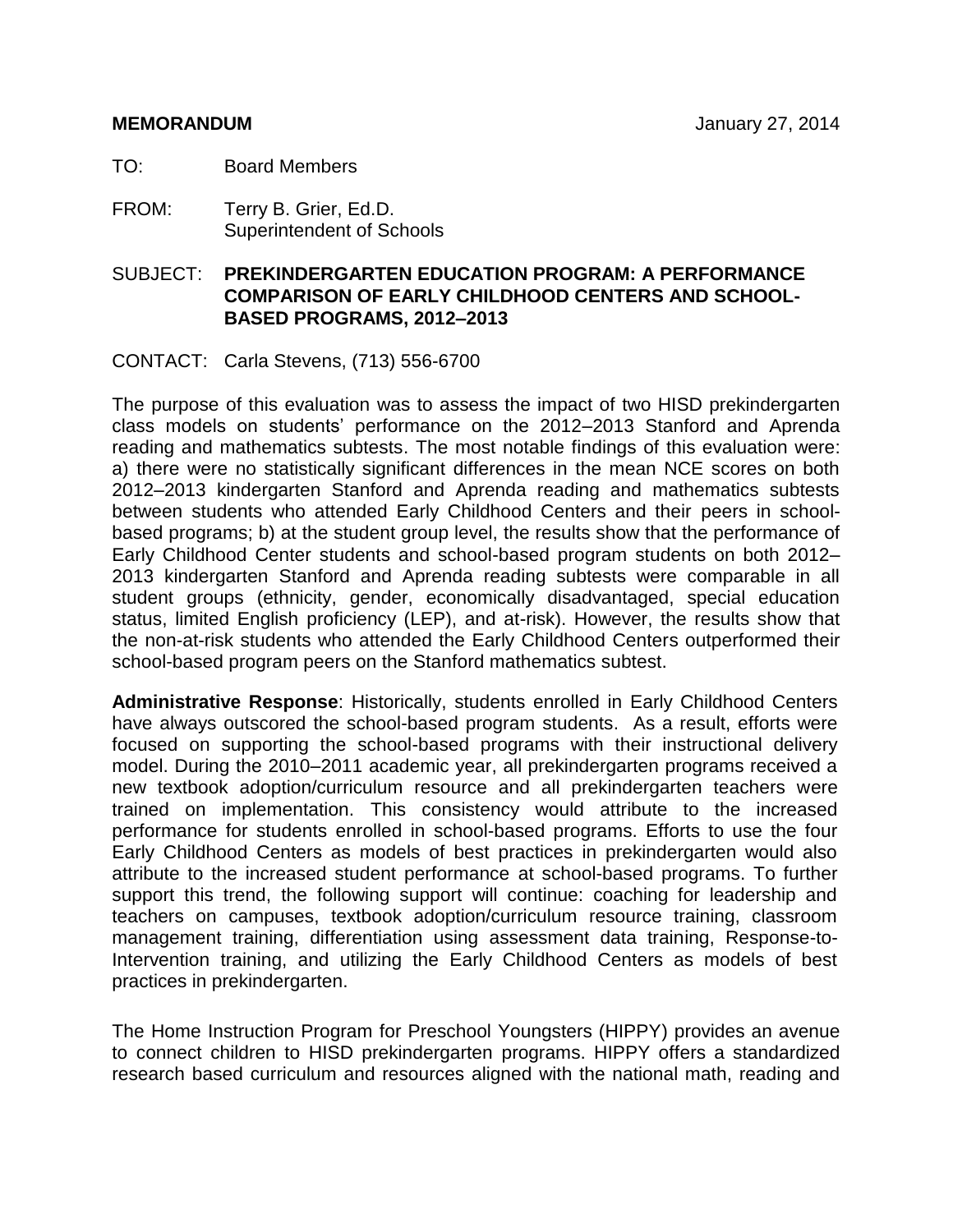science standards. HIPPY is aligned with Family and Community Engagement goals of building parent capacity to prepare their children for school.

Should you have any questions or require any further information, please contact me or Carla Stevens in the Department of Research and Accountability, at 713-556-6700.

Tung B. Grien

TBG/CS:lp

cc: Superintendent's Direct Reports Nancy Gregory Chief School Officers School Support Officers

Rachele Vincent Alison Heath Alex Morua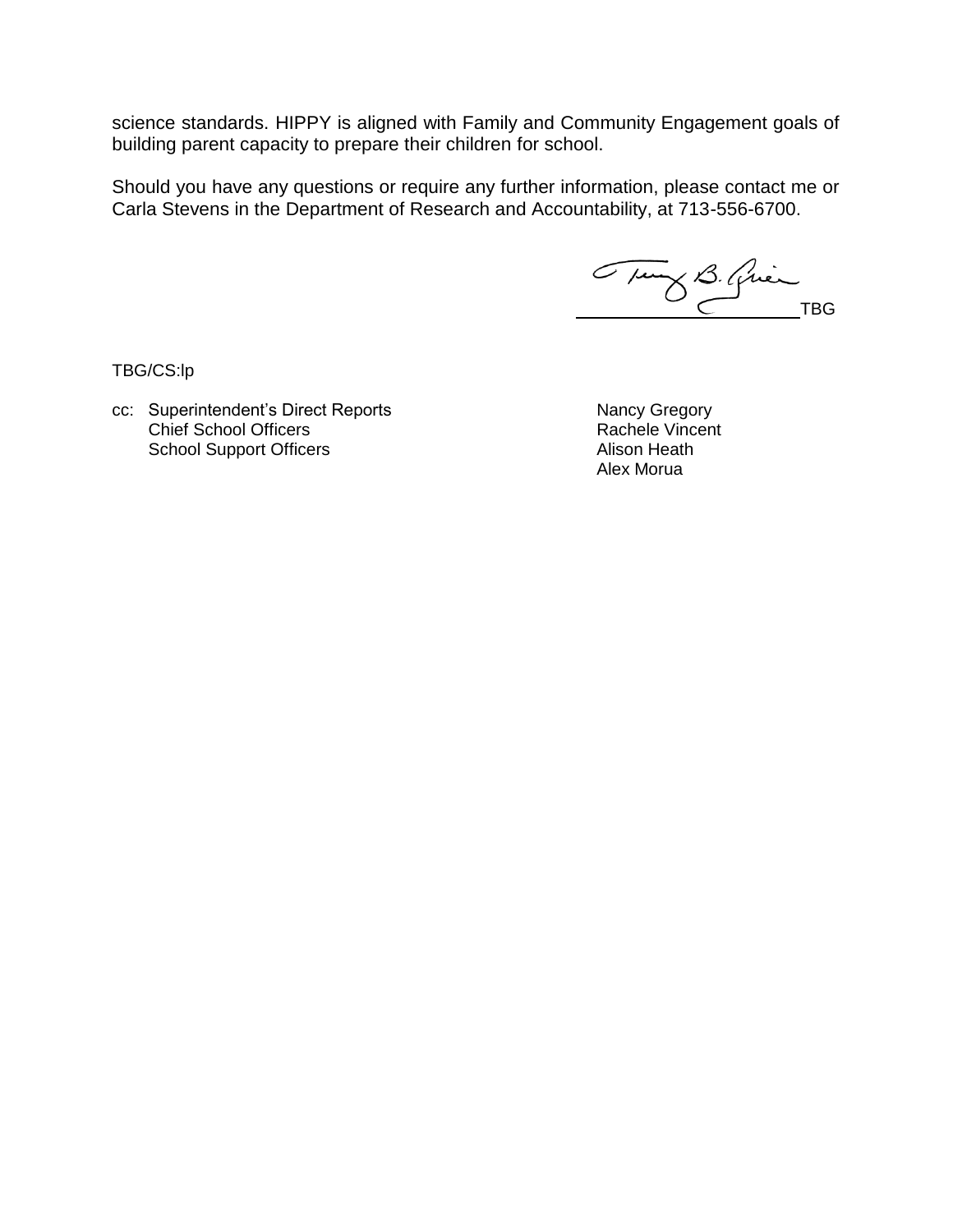



**PREKINDERGARTEN EDUCATION PROGRAM: A PERFORMANCE COMPARISON OF EARLY CHILDHOOD CENTERS AND SCHOOL-BASED PROGRAMS, 2012–2013**

**DEPARTMENT OF RESEARCH AND ACCOUNTABILITY H ouston I n d epen d ent S chool District**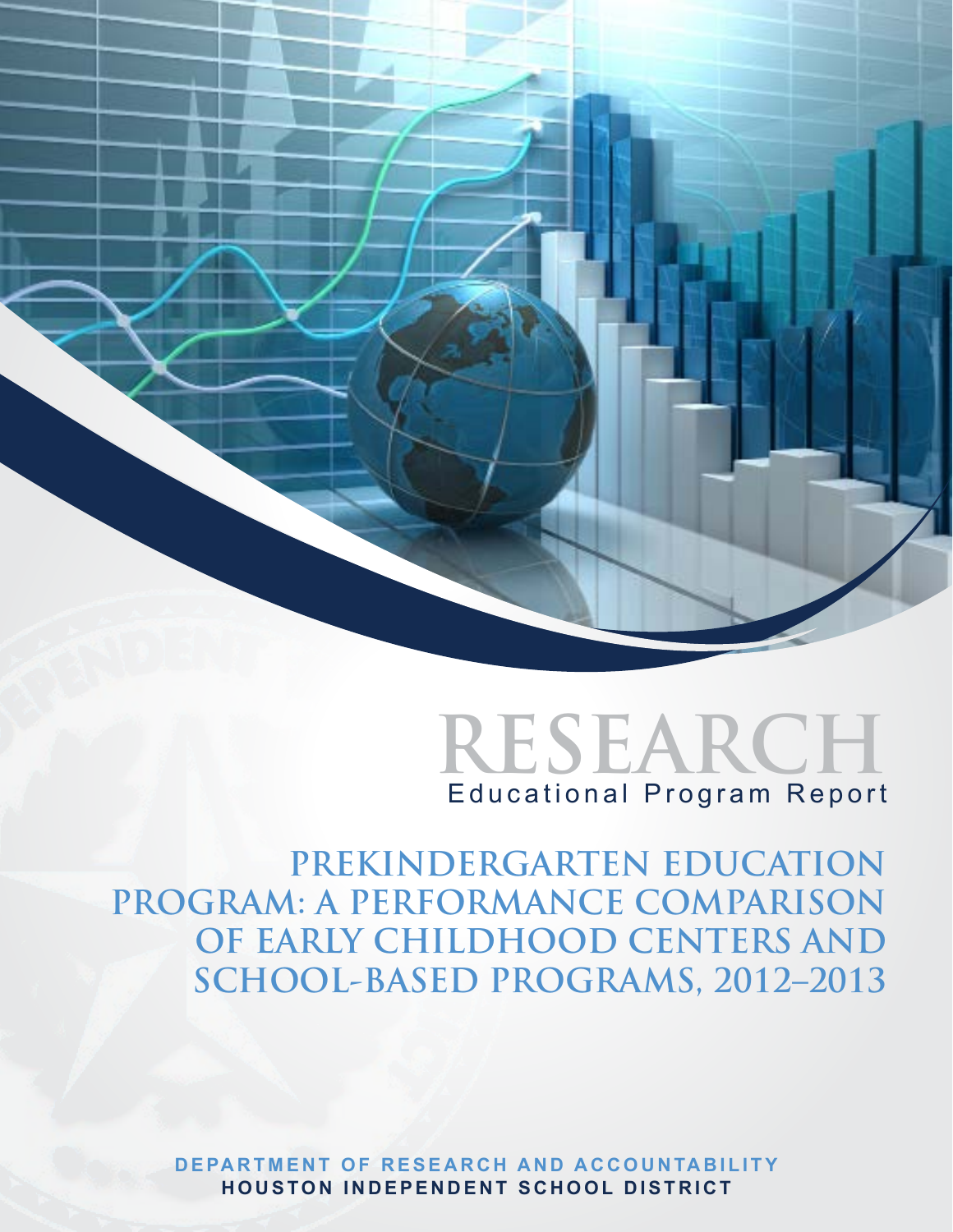

**2013 Board of Education**

**Anna Eastman PRESIDENT** 

**Juliet Stipeche** First Vice President

**Manuel Rodriguez, Jr.** Second Vice President

**Rhonda Skillern-Jones SECRETARY** 

**Michael L. Lunceford** Assistant Secretary

**Paula Harris Lawrence Marshall Greg Meyers Harvin C. Moore**

**Terry B. Grier, Ed.D.** SUPERINTENDENT OF SCHOOLS

**Carla Stevens** ASSISTANT SUPERINTENDENT DEPARTMENT OF RESEARCH AND ACCOUNTABILITY

**Lai Pei , Ph.D.** RESEARCH SPECIALIST

**Venita Holmes, Dr.P.H.** RESEARCH MANAGER

## **Houston Independent School District**

Hattie Mae White Educational Support Center 4400 West 18th Street

Houston, Texas 77092-8501

**www.houstonisd.org**

It is the policy of the Houston Independent School District not to discriminate on the basis of age, color, handicap or disability, ancestry, national origin, marital status, race, religion, sex, veteran status, or political affiliation in its educational or employment programs and activities.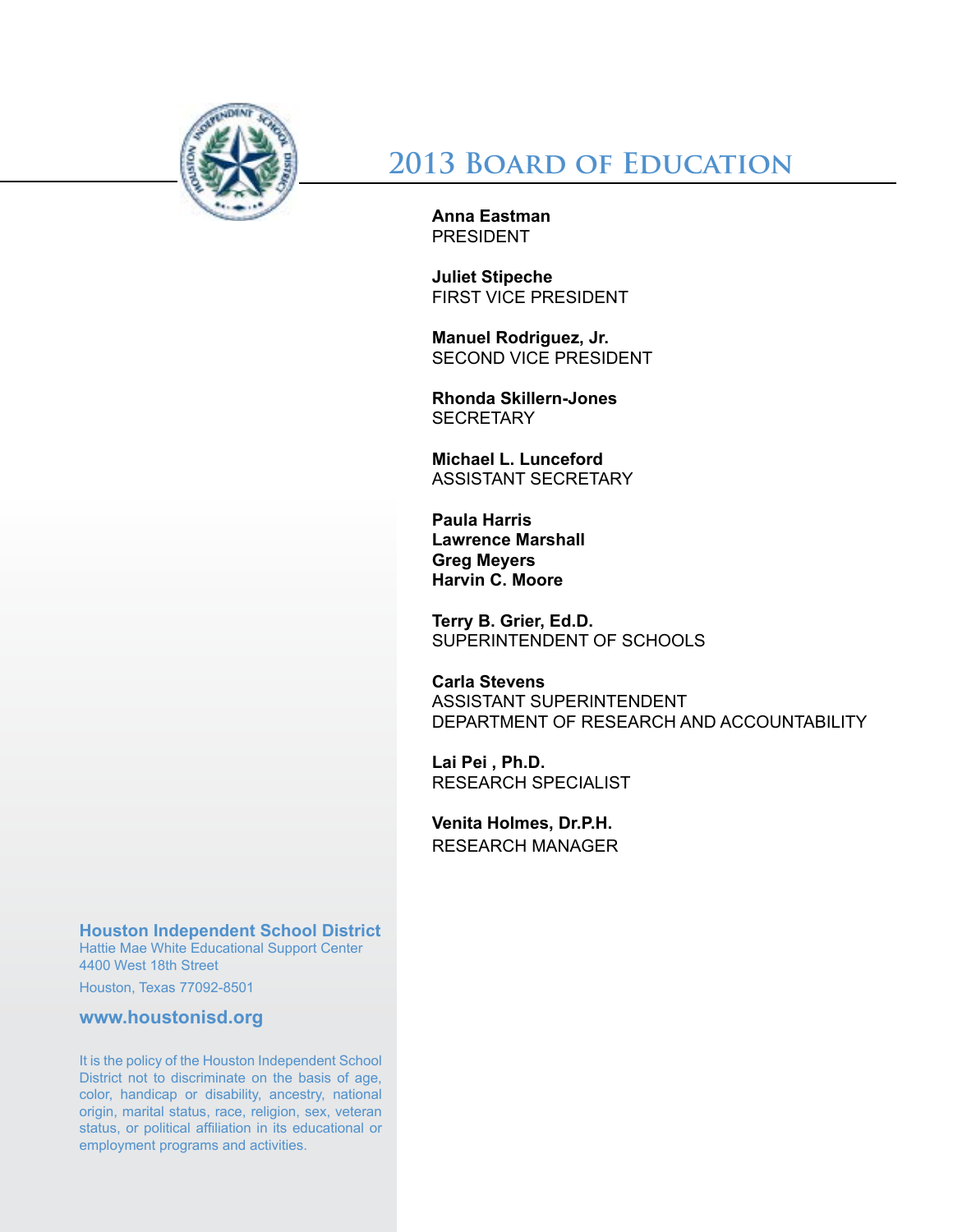# **PREKINDERGARTEN EDUCATION PROGRAM: A PERFORMANCE COMPARISON OF THE EARLY CHILDHOOD CENTERS AND SCHOOL-BASED PROGRAMS, 2012–2013**

## **Executive Summary**

#### **Program Description**

HISD has provided prekindergarten classes for Houston area four-year old students since the 1985–1986 academic year. The focus of the program has been beginning literacy and oral language development that support individual needs as well as the language and cultural backgrounds of children. The central feature of the program has been communication and literacy that form the basis of children's future academic success. Language and literacy accomplishments are best achieved following: cognitive development, motor development, and social and emotional development. At the same time, native language, augmentative communication, and sensory challenges must be considered for a child's development.

There are two main HISD prekindergarten program models: Early Childhood Centers and school-based programs. The vision of the HISD Early Childhood Centers initiative is to serve as a model for the district by providing a comprehensive state-of-the-art preschool program. The primary focus of the program is to develop academic readiness and to meet the developmental needs of preschool-age children. The district's Rebuild HISD Construction and Renovation Program included plans for a number of Early Childhood Centers to become beacons for the community schools. Currently, there are four Early Childhood Centers, which only provide prekindergarten education to students: Armandina Farias, Gabriela Mistral, Martin Luther King, Jr. (MLK), and Ninfa Laurenzo.

The HISD school-based prekindergarten programs were initiated in 1984 (T.E.C 29.1532) when House Bill 72 established the Texas prekindergarten program requiring school districts to provide half-day education-based programs to four-year-old children. The purpose of this initiative was to develop skills necessary for success in the regular public school curriculum, including language, mathematics, and social skills (Texas Education Code 29.1532). Currently, HISD offers full-day school-based prekindergarten program to all students within the attendance boundaries. To be eligible for participation in the non-tuition program, students should be: a) four years old on or before September 1 of the school year; b) live in the HISD attendance boundary; and meet at least one of the following criteria:

- Be homeless
- Be unable to speak or understand English
- Be economically disadvantaged
- Be the child of an active-duty member of the U.S. military or one who has been killed, injured, or missing in action while on active duty
- Is or ever has been in the conservatorship of the Department of Family and Protective Services following an adversary hearing held as provided by Section 262.201, Family code
- Meet any eligibility criteria for Head Start, not only those who meet the low-income eligibility criteria for Head Start.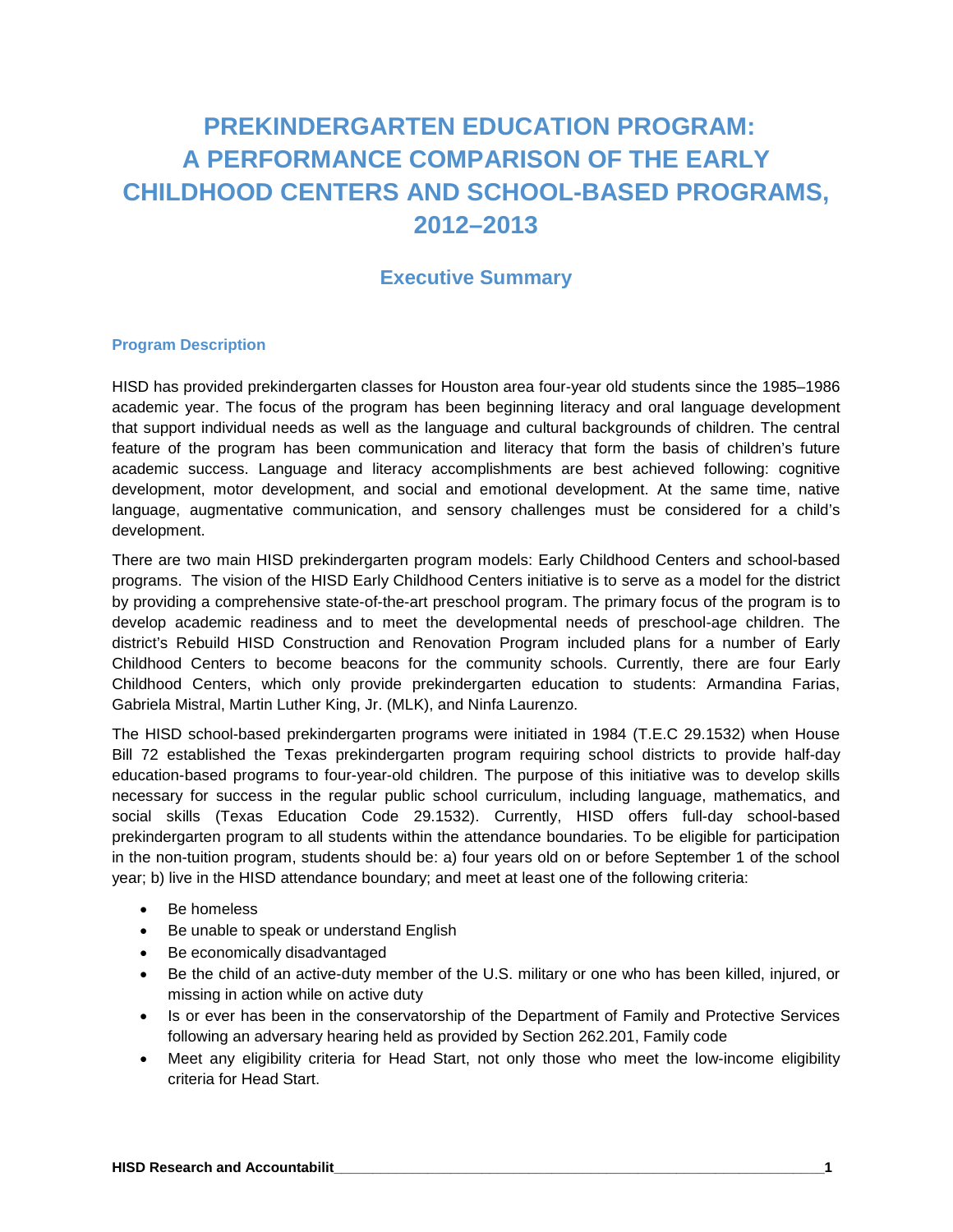The purpose of this evaluation is to compare the performance of students who attended one of the four Early Childhood Centers or the school-based prekindergarten programs in 2011–2012. The evaluation focused on the following research questions:

- The performance of prekindergarten students on the 2012–2013 kindergarten Stanford 10 and Aprenda 3 reading and mathematics subtests;
- The effects of Early Childhood Centers and school-based programs on students' reading performance by student subgroups; and
- The effects of Early Childhood Centers and school-based programs on students' mathematics performance by student subgroups.

#### **Highlights**

- Analyses indicated that there were no statistically significant differences in the mean NCE scores on both 2012–2013 kindergarten Stanford and Aprenda reading and mathematics subtests between students who attended Early Childhood Centers and their peers in school-based programs.
- The analysis showed the performance of Early Childhood Center students and school-based program students on both 2012–2013 kindergarten Stanford and Aprenda reading subtests were comparable in all student groups (ethnicity, gender, economically disadvantaged, special education status, limited English proficiency (LEP), and at-risk).
- Overall, the performance on the 2012–2013 kindergarten Stanford and Aprenda mathematics subtests were comparable between students who attended Early Childhood Centers and students who attended school-based programs.
- When compared to students in school-based programs, non-at-risk students who attended Early Childhood Centers outperformed their peers on the kindergarten Stanford mathematics subtest in 2012–2013.

#### **Recommendations**

- A cost-benefit analysis may be included in the future evaluation in order to determine which class model is more cost-effective.
- Future evaluation should explore the unique components of each class model to determine which factors are more effective for prekindergarten education for all students and for student subgroups.
- HISD should consider modifying its state database to collect all HISD kindergarteners' prekindergarten experience when they were enrolled into the HISD system. This will enable district and researchers to compare the full impact of HISD prekindergarten education with other non-HISD prekindergarten class models or students who did not attend prekindergarten.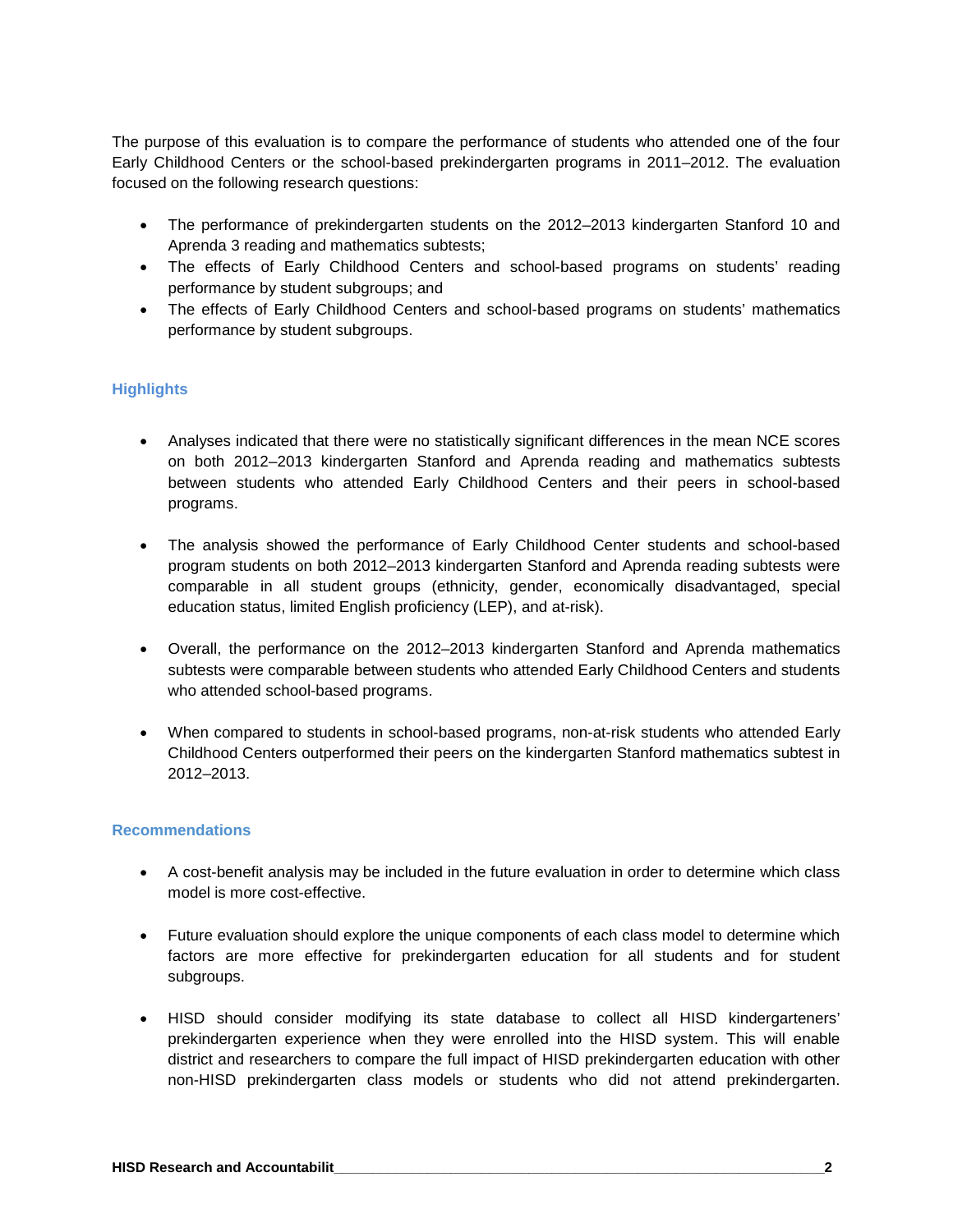Moreover, the prekindergarten education experience information may be very useful to help preschoolers to have a smooth transition from prekindergarten to kindergarten.

#### **Administrative Response**

Historically the Early Childhood Centers have always outscored the school-based programs. As a result, efforts were focused on supporting the school-based programs with their instructional delivery model. During the 2010-2011 academic year, all prekindergarten programs received a new textbook adoption/curriculum resource and all prekindergarten teachers were trained on implementation. This consistency would attribute to the increased student performance for the school-based programs. Efforts to use the four Early Childhood Centers as models of best practices in prekindergarten would also attribute to the increased student performance of the school-based programs. To further support this trend, the following support will continue: coaching for leadership and teachers on campuses, textbook adoption/curriculum resource training, classroom management training, differentiation using assessment data training, Response-to-Intervention training, and utilizing the Early Childhood Centers as models of best practices in prekindergarten.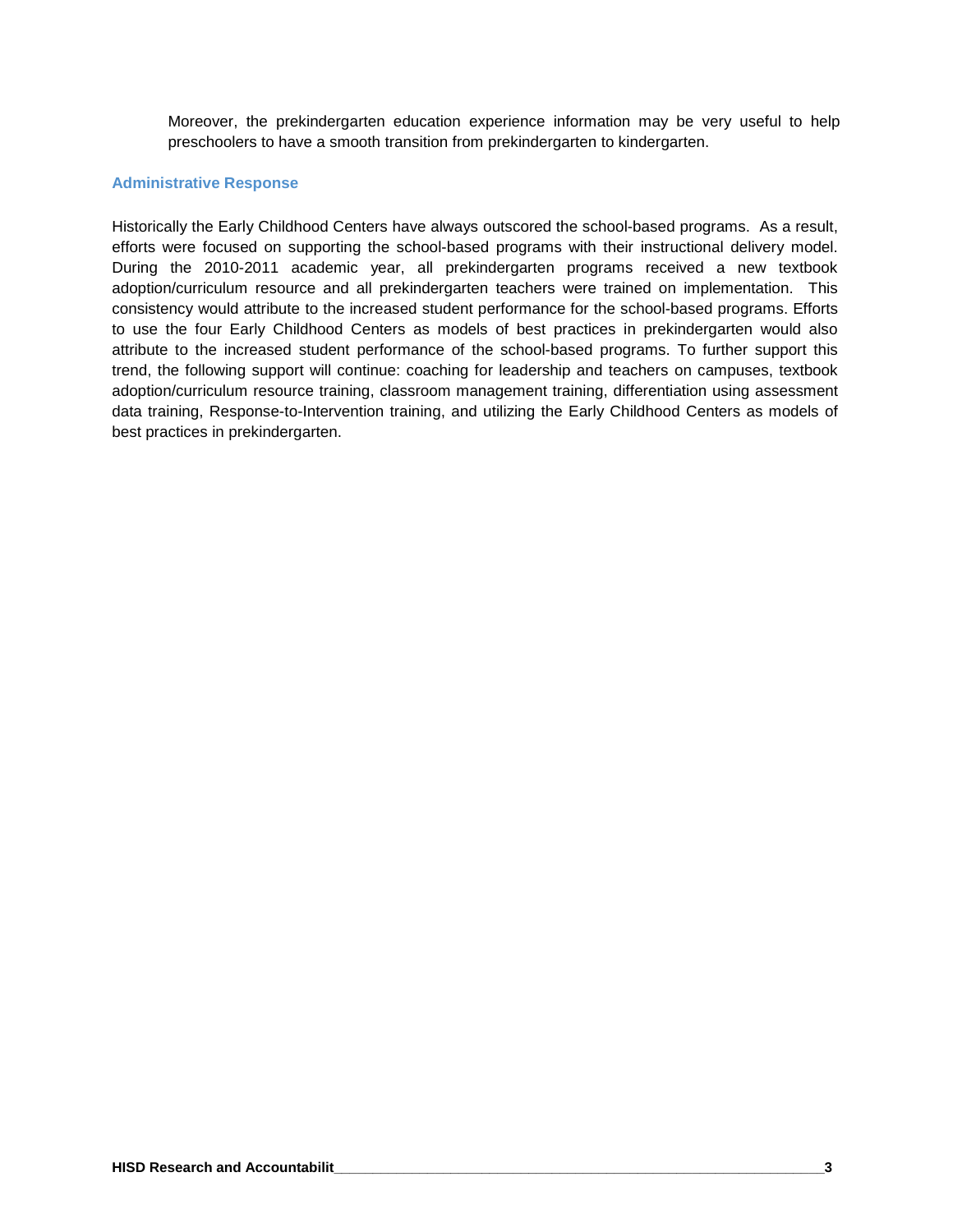## **Introduction**

Research studies have found that high quality early childhood centers promote students' schoolreadiness, enhance students' cognitive development, and reduce the risk of students' having reading difficulties as they progress through school (see Butin & Woolums, 2009). Students from economicallydisadvantaged backgrounds in particular gain the most benefits from these programs (Brooks-Gunn, 2003; Currie, 2001; Gormley, Gayer, Phillips, Dawson, 2005; Magnuson, Rhum, and Waldfogel, 2007).

Early childhood centers have increasingly become necessary in the lives of American parents given the growth of women in the workforce and the increase in amount of hours that parents spend at work (see Butin & Woolums, 2009). Another contributing factor of why the number of early childhood centers has risen is brain research highlighting the integral role that early childhood education can have in promoting the healthy development of children (Center on the Developing Child at Harvard University, 2010). Because educators understand that early childhood centers play an important role in a child's schoolreadiness, early childhood centers within schools, also known as school-based programs, are also a growing trend. Currently, in the Texas Gulf Coast region, over a third of children between the ages of zero to five attend either an early childhood center or some other form of regulated early childhood education (Collaborative for Children, 2012).

## **Methods**

#### **Data Collection and Analysis**

- The sample in this evaluation is kindergarten students who attended prekindergarten education in 2011–2012, and entered kindergarten in 2012–2013. To ensure Early Childhood Center students and school-based prekindergarten program students have similar kindergarten educational experience, all school-based program students in this evaluation were enrolled in the same elementary schools as the Early Childhood Center students. Moreover, only students who completed their prekindergarten education, and had 2012–2013 kindergarten Stanford 10 or Aprenda 3 test scores were included in this evaluation. Consequently, the sample size was 1,054 for Early Childhood Centers and 6,279 for school-based programs.
- The reading and mathematics tests in this evaluation were the 2012–2013 Stanford 10 and Aprenda 3 reading and mathematics subtests. The 2012–2013 Stanford 10 and Aprenda 3 were referred to as 2012 Stanford and 2012 Aprenda, respectively, throughout this report.
- Both Stanford and Aprenda are norm-referenced assessments, and were administered in December of students' kindergarten year. In order to compare scores from different administrations and from different instruments, the Normal Curve Equivalents (NCEs) were used for all subtests in this evaluation.
- Effect size was used to quantify the size of the performance difference between Early Childhood Center and school-based program students. Borman and D'Agostino (1996) suggested that the average effect size associated with Title I programs is  $d = 0.15$ . Kulik, Kulik, and Bangert (1984), suggested that the average effect size in achievement test score is 0.32. Therefore, we used  $d =$ 0.15 as small-modest,  $d = 0.3$  as modest-large, and  $d = 0.5$  as large in this report.
- A two-sample t-test was performed to determine whether there was a significant difference between Early Childhood Center and school-based program students with respect to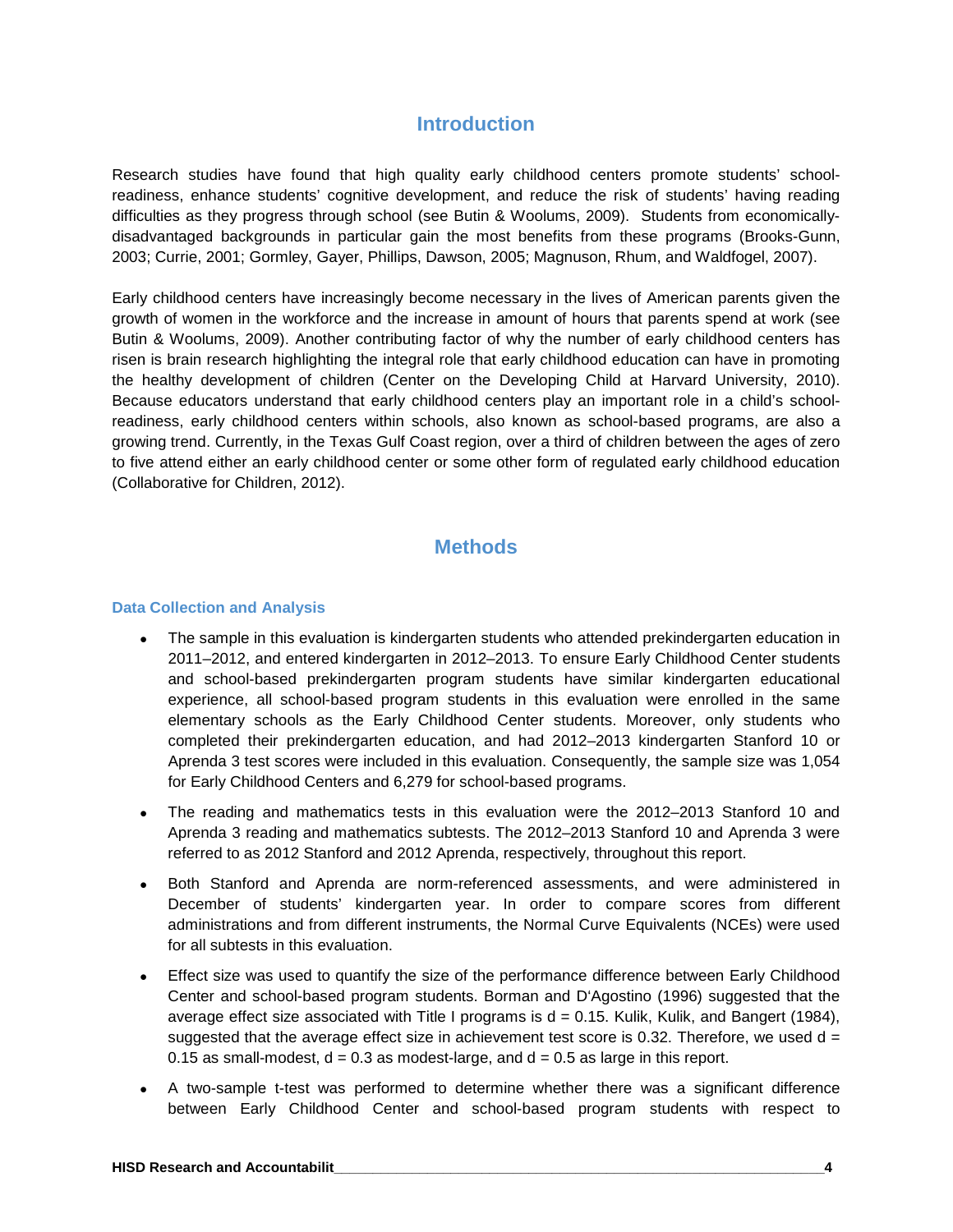demographic characteristics (ethnicity, gender, economically disadvantaged, special education status, limited English proficiency (LEP), and at-risk status).

- In this evaluation, analyses were conducted to examine the achievement differences on reading and mathematics subtests between student groups. The following characteristics were explored in determining which student demographics were related to their reading and mathematics performance. These student characteristics included ethnicity, gender, economically disadvantaged, special education status, limited English proficiency (LEP), and at-risk status.
- Data aggregated across the Early Childhood Centers are presented in this report and in **Appendix A** tables. Data by specific centers are presented in **Appendix B** tables.

#### **Data Limitations**

- The Early Childhood Center and school-based program students were nonequivalent groups due to differences in kindergarten education experiences because only school effect was controlled in this evaluation, rather than other factors, such as teacher effect and classroom effect.
- Only student outcome data were used to assess the impact of the two class models on student academic performance, thus, the nature and the quality of the models were not considered in the analysis. Therefore, the results of this evaluation may not be generalized to indicate overall effectiveness of the models.

## **Results**

## **What were the demographic characteristics of Early Childhood Center students and school-based prekindergarten program students?**

- The demographic characteristics of students who attended Early Childhood Centers and those who attended school-based programs were similar with respect to economic status, gender, and special education placement in 2011–2012 (**Appendix A-Table 1**). Notably, 81.3% of the students in Early Childhood Centers were Hispanic, 98.5% were non-special education, 61.7% were LEP, and 89.3% were at-risk students (Appendix A-Table 1). These proportions of Hispanic, non-special education, LEP and at-risk students were lower in the sample of students who attended school-based programs.
- There were statistically significant differences in the proportion of Early Childhood Center and school-based program students who were Hispanic, non-special education, LEP, and at-risk (p < .05).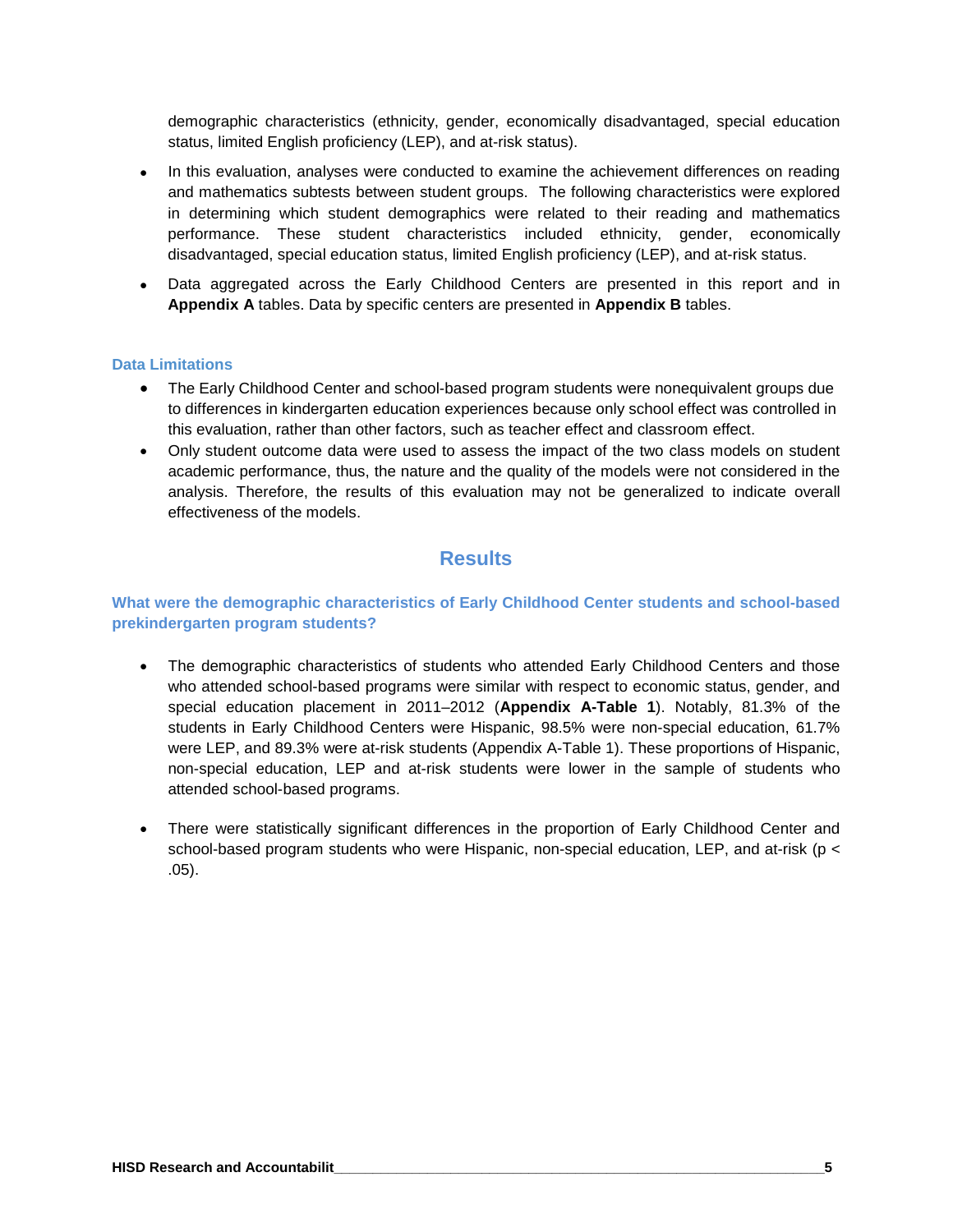**How did students who attended Early Childhood Centers perform on the 2012 kindergarten Stanford and Aprenda reading subtests compared with their grade-level peers who attended school-based prekindergarten programs?** 

- The kindergarten reading subtest performances of Early Childhood Center students and schoolbased program students in 2012 were compared by using descriptive statistics and independent two-sample t-tests. The same analytic procedure was applied to the mathematics subtests data.
- The kindergarten Stanford reading performance of students who attended Early Childhood Centers ( $M = 52.6$ ) was similar to their peers who attended school-based programs ( $M = 53.1$ ). On the 2012 kindergarten Aprenda reading subtest, Early Childhood Center students ( $M = 64.6$ ) obtained comparable mean NCE scores as their peers who attended school-based programs (M = 65.3) **(Figure 1)**.
- Independent t-test was used to examine the performance difference on the 2012 kindergarten Stanford and Aprenda reading subtest between Early Childhood Center and school-based program students. The t-test results showed that the mean NCE score differences on the 2012 kindergarten Stanford and Aprenda reading subtests between Early Childhood Center and school-based program students were not statistically significant (p > 0.05) **(Appendix A-Table 2)**.
- The effect size of mean NCE score differences on both 2012 kindergarten Stanford and Aprenda reading subtests between Early Childhood Center and school-based program students were less than 0.15. The negligible effect sizes also indicated that the mean NCE score differences on the kindergarten Stanford and Aprenda reading subtests between Early Childhood Center and school-based program students were not large enough to be practically meaningful in an educational setting.



**Figure 1. Mean NCE Scores on the 2012 Kindergarten Stanford and Aprenda Reading Subtests for Early Childhood Center and School-based Program Students**

*Note.* Differences were not statistically significant.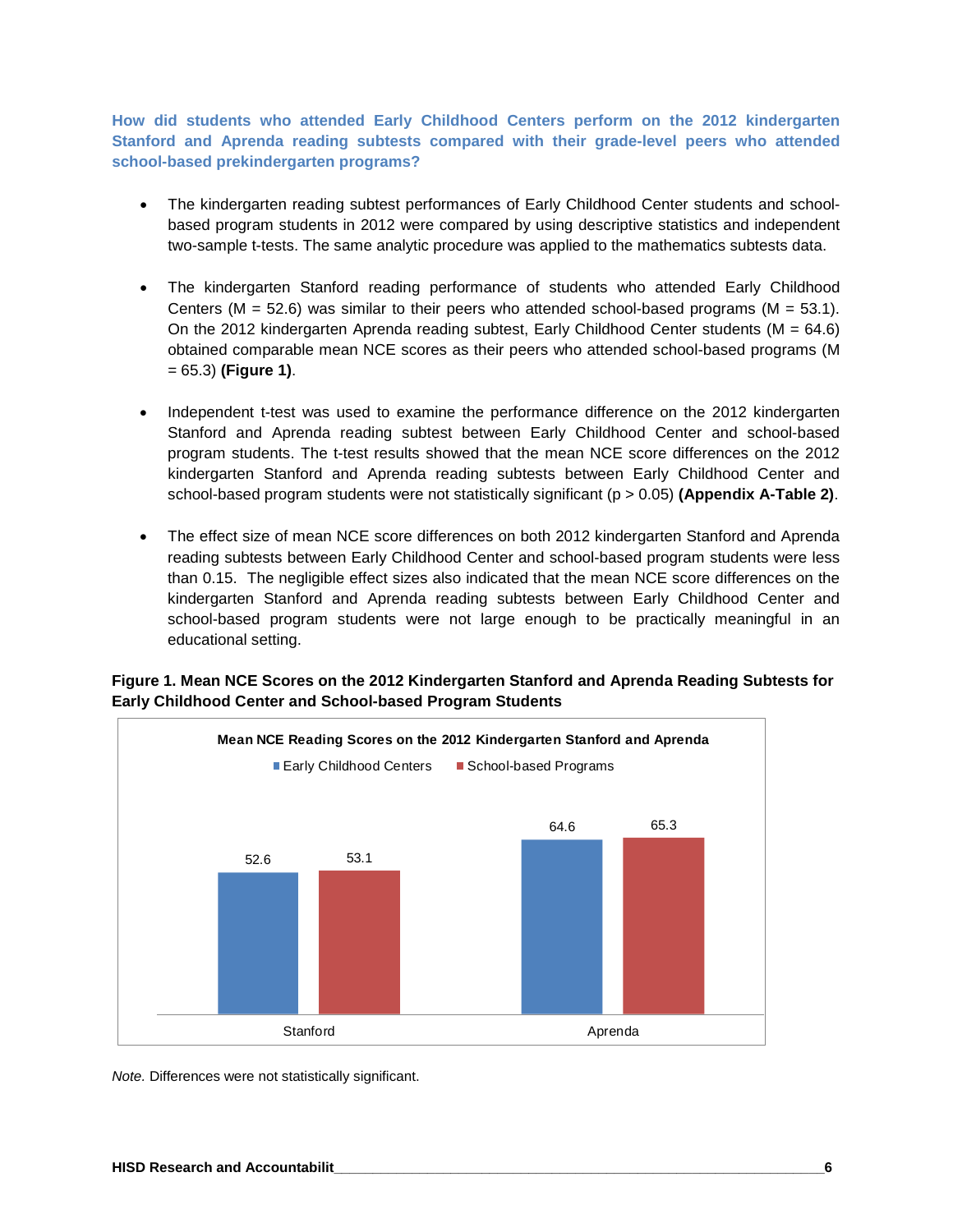**How did students who attended Early Childhood Centers perform on the 2012 kindergarten Stanford and Aprenda mathematics subtests compared with their grade-level peers who attended school-based prekindergarten programs?** 

- **Figure 2** shows that the performance of students who attended Early Childhood Centers in 2011– 2012 ( $M = 51.5$ ) was similar to their peers who attended school-based programs ( $M = 51.4$ ) on the 2012 kindergarten Stanford mathematics subtest.
- On the 2012 kindergarten Aprenda mathematics subtest, Early Childhood Center students ( $M =$ 71.3) performed similar to their counterparts who attended school-based programs ( $M = 72.6$ ) (Figure 2).
- Independent t-test was used to examine the kindergarten Stanford and Aprenda mathematics performance difference between Early Childhood Center and school-based program students. **Appendix A-Table 3** shows that the mean NCE score differences on both 2012 kindergarten Stanford and Aprenda mathematics subtests between Early Childhood Center and school-based program students were not statistically significant ( $p > 0.05$ ).
- The effect size of the mean difference on the 2012 kindergarten Stanford and Aprenda mathematics subtests between Early Childhood Center and school-based program students were less than 0.15, which is negligible.

## **Figure 2. Mean NCE Scores of Students on the 2012 Kindergarten Stanford and Aprenda Mathematics Subtests for Early Childhood Center Students and School-based Program Students**



*Note.* Differences were not statistically significant.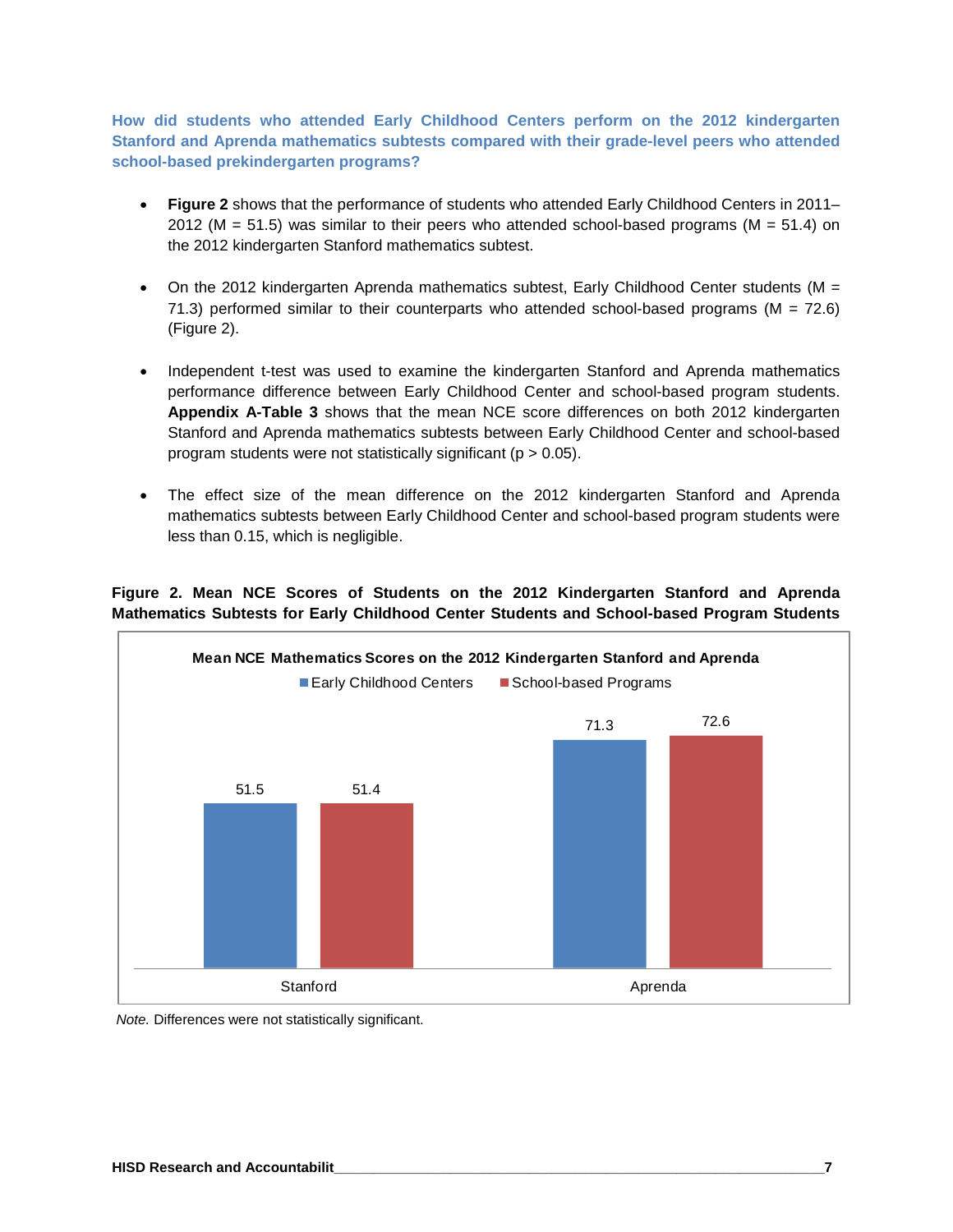**Did the effects of Early Childhood Centers and school-based prekindergarten programs in students' kindergarten reading performance vary by student groups?**

- At the student group level, **Appendix A-Table 4** shows that the 2012 kindergarten Stanford reading mean NCE scores of students who attended Early Childhood Centers in 2011–2012 is similar to their peers within each student group.
- The effect size for each student group was negligible  $(d < 0.15)$ , which indicated that students who attended Early Childhood Centers and school-based programs performed comparably on the 2012 kindergarten Stanford reading subtest at the student group level **(Figure 3)**.

## **Figure 3. Effect size of Early Childhood Center Students vs. School-based Program Students on the 2012 Kindergarten Stanford Reading Subtest**



*Note.* Defined  $d = 0.15$  as small-modest,  $d = 0.3$  as modest-large,  $d = 0.5$  as large.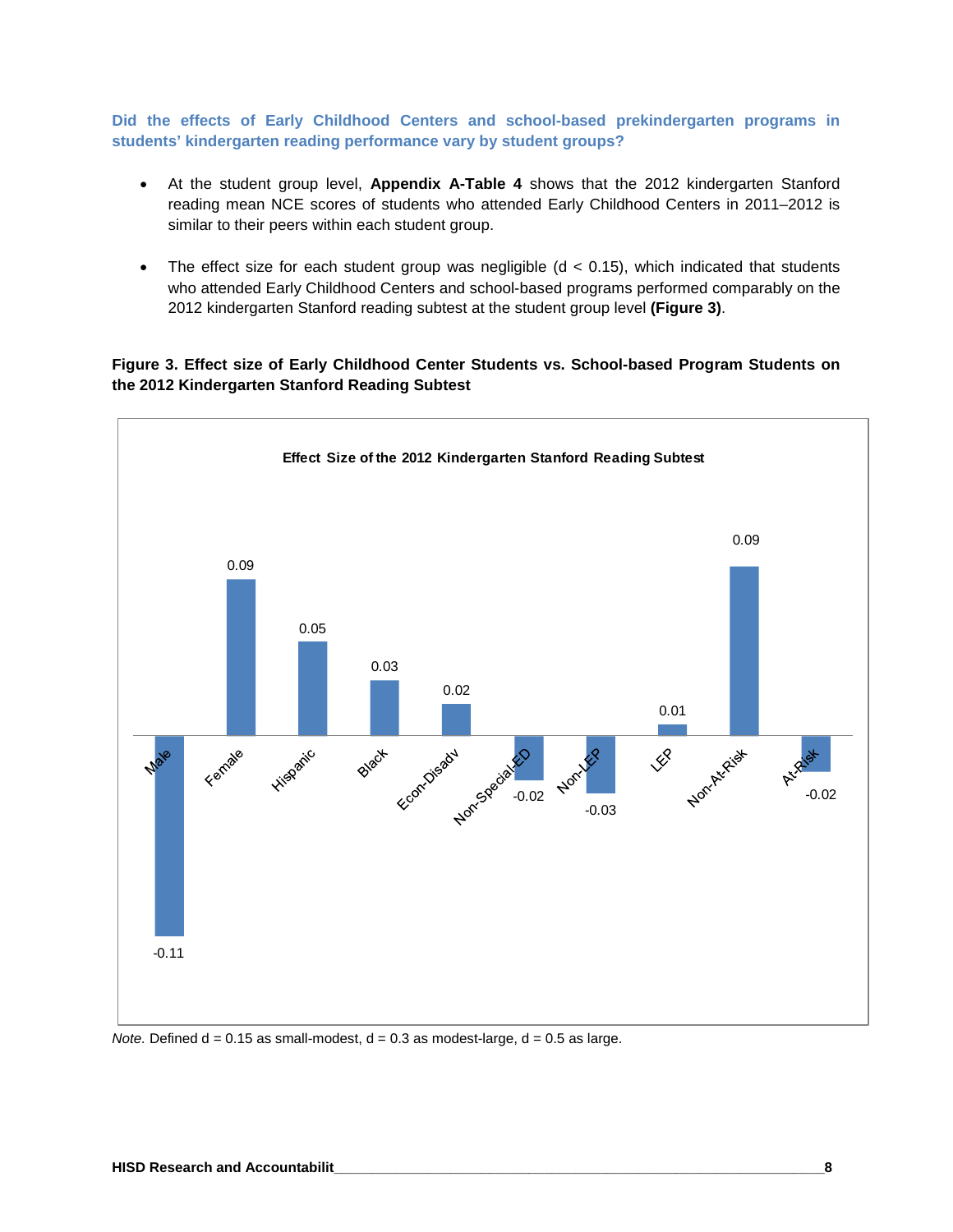- **Appendix A-Table 5** shows that the kindergarten Aprenda reading mean NCE scores of Early Childhood Center and school-based program students in 2012 were similar within each student group.
- **Figure 4** shows that the effect size was negligible (d < 0.15) within each student group when Early Childhood Center students were compared with students who attended school-based programs.

**Figure 4. Effect size of Early Childhood Center Students vs. School-based Program Students on the 2012 Kindergarten Aprenda Reading Subtest**



*Note.* Defined  $d = 0.15$  as small-modest,  $d = 0.3$  as modest-large,  $d = 0.5$  as large.

**Did the effects of Early Childhood Centers and school-based prekindergarten programs in students' kindergarten mathematics performance vary by student groups?**

- In the student group analysis, **Appendix A-Table 6** shows that the 2012 kindergarten Stanford mathematics mean NCE scores of Early Childhood Center and school-based program students were similar within each student group, except for non-at-risk students.
- When compared with their peers in school-based programs, non-at-risk students in Early Childhood Centers (M = 63.1) outperformed their counterparts (M = 57.2) (Appendix A-Table 6)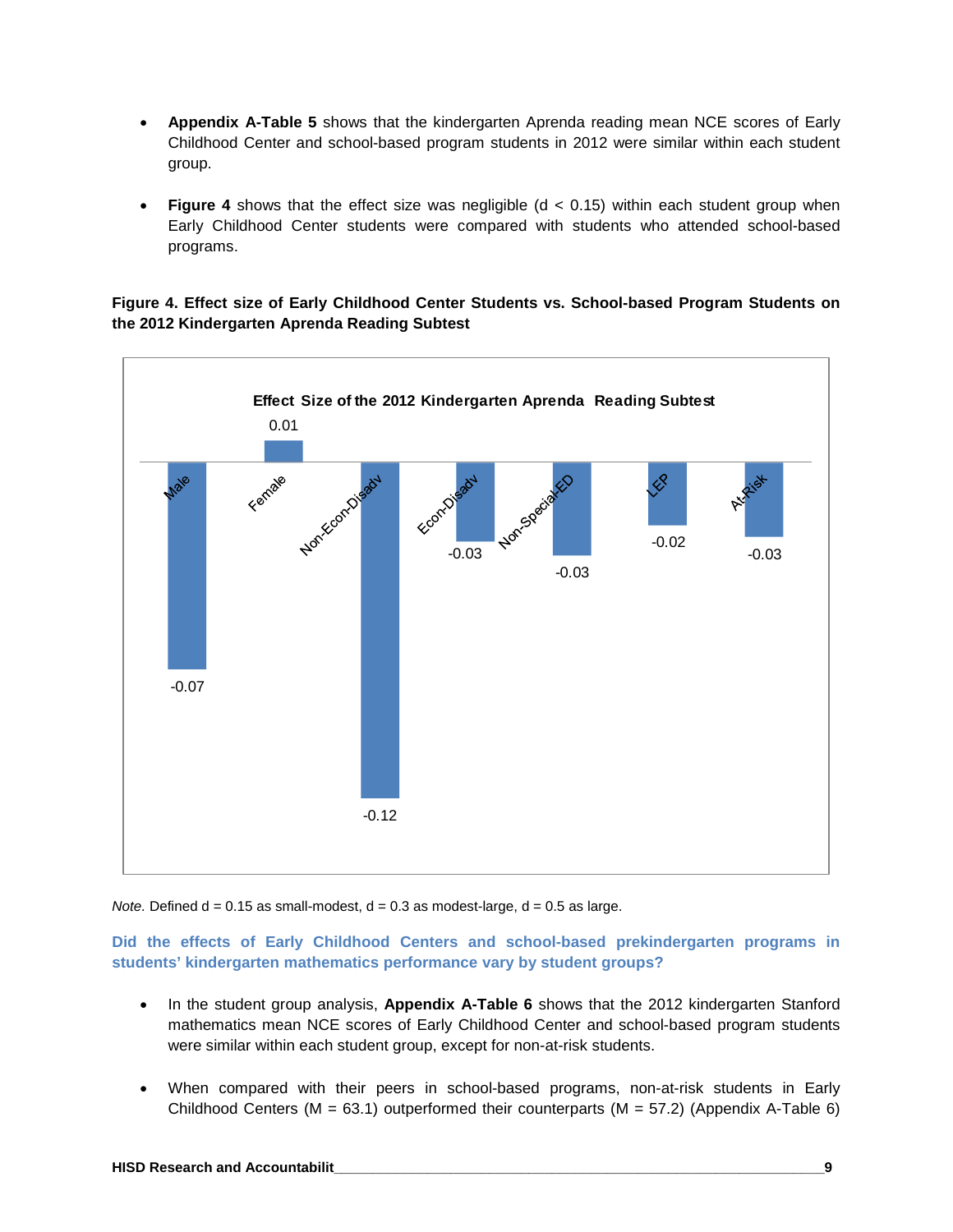on the 2012 kindergarten Stanford mathematics subtest (d = 0.29) **(Figure 5)**. The difference in term of effect size was large enough to be meaningful in an educational setting.

• The effect sizes for other student groups were negligible (d < 0.15), which indicated that students of these groups from these two class models performed similar on the 2012 kindergarten Stanford mathematics subtest (Figure 5).





*Note.* Defined  $d = 0.15$  as small-modest,  $d = 0.3$  as modest-large,  $d = 0.5$  as large.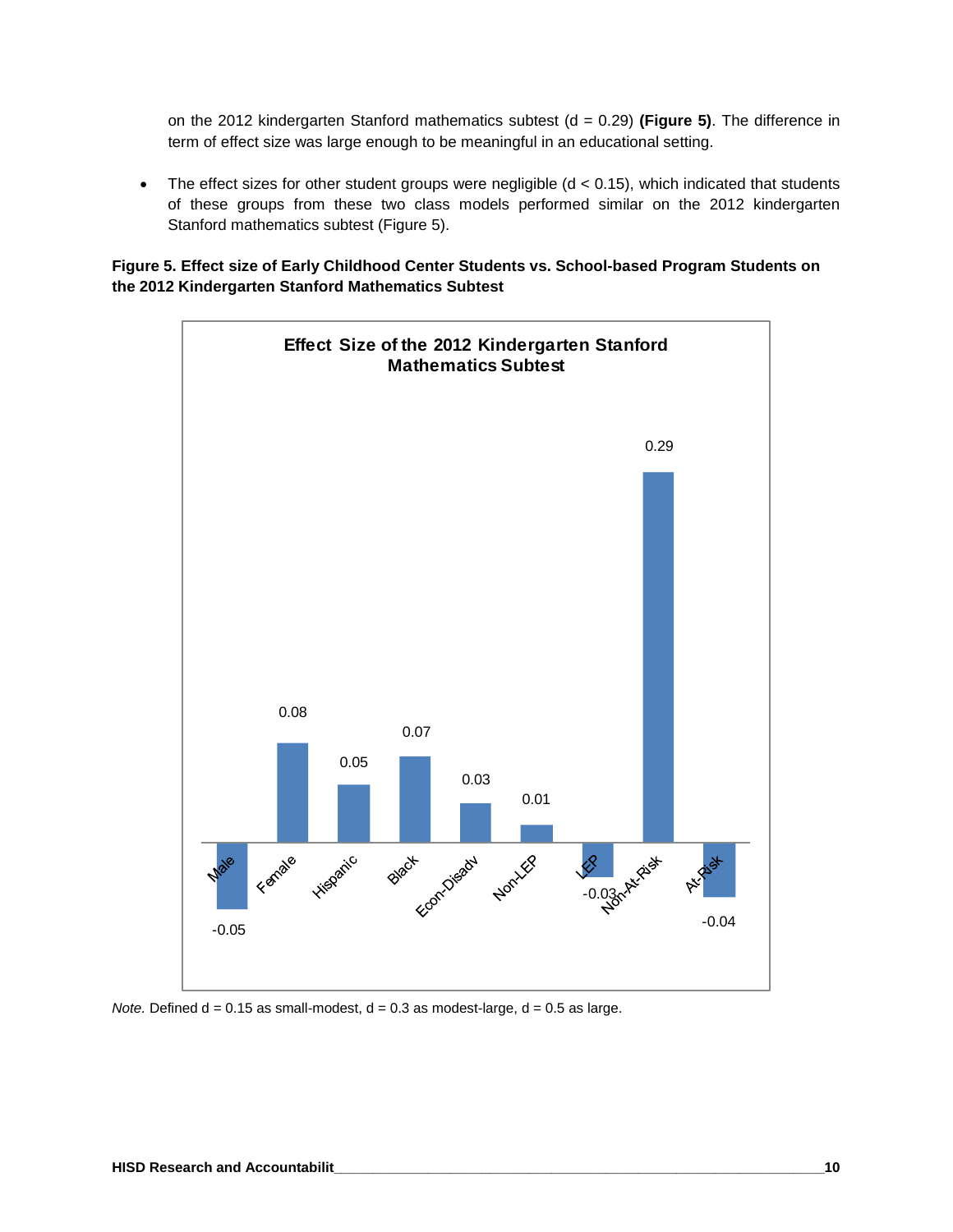- **Appendix A-Table 7** shows that the 2012 kindergarten Aprenda mathematics mean NCE scores of Early Childhood Center and school-based program students were similar within each student group.
- Figure 6 shows that non-economically-disadvantaged students (d = -0.17) who attended Early Childhood Centers lagged behind their peers who attended school-based programs. However, the magnitude of the difference was small.
- The effect sizes for other student groups were negligible  $(d < 0.15)$  (Figure 6), which indicated that the performance of students from these groups who attended these two class models was comparable on the 2012 Aprenda mathematics subtests.

#### **Figure 6. Effect size of Early Childhood Center Students vs. School-based Program Students on the 2012 Kindergarten Aprenda Mathematics Subtest**



*Note.* Defined  $d = 0.15$  as small-modest,  $d = 0.3$  as modest-large,  $d = 0.5$  as large.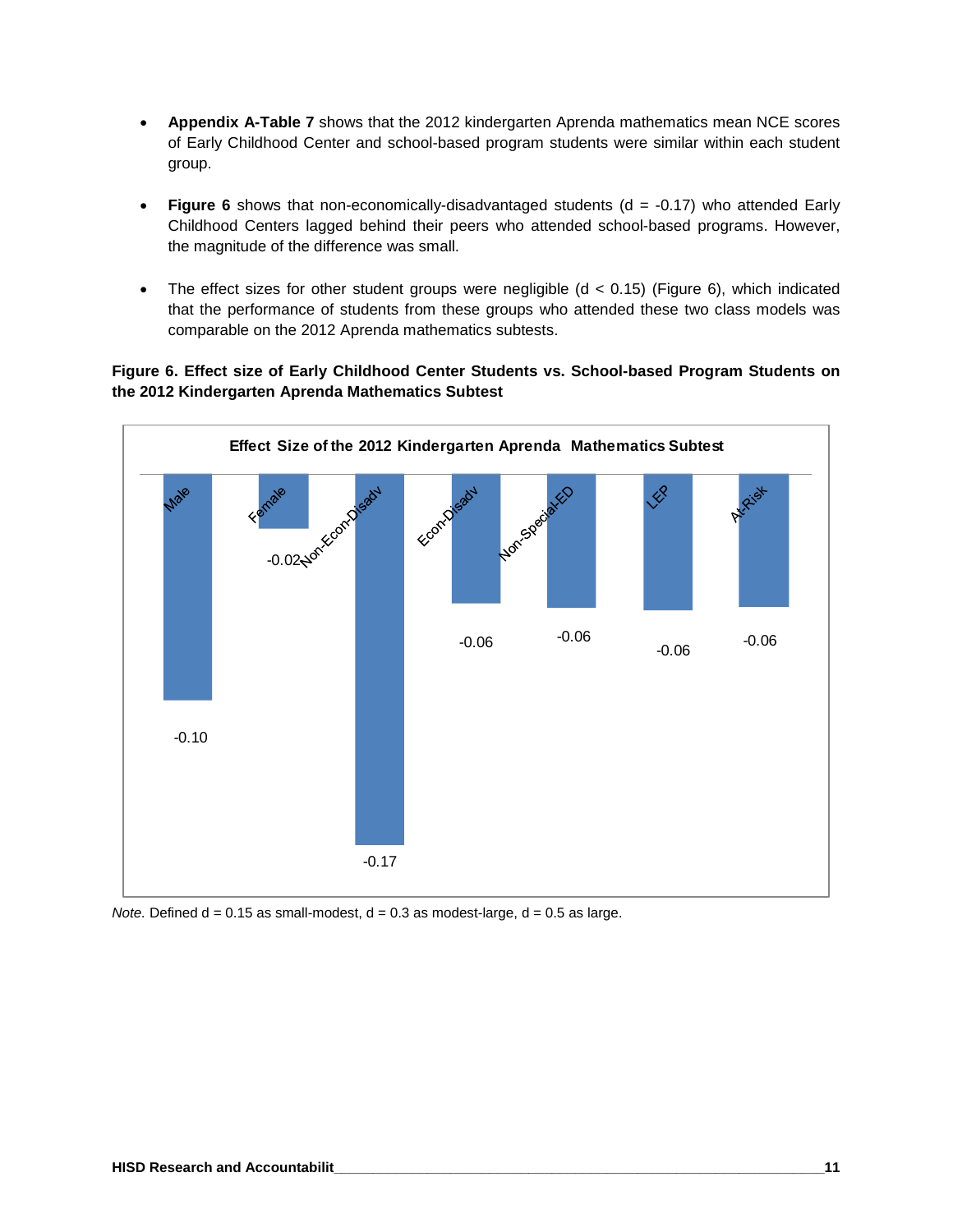## **Discussion**

The focus of both Early Childhood Center and school-based programs is to develop academic readiness and to meet the developmental needs of preschool-aged children. Although Early Childhood Centers and school-based prekindergarten programs are different in school setting, these two class models use the same curriculum. The results of this evaluation showed that the impact of these two prekindergarten class models on students' performance on the 2012 kindergarten Stanford and Aprenda reading and mathematics subtests was similar, unlike results from previous evaluation reports.

There were several limitations in this evaluation. First, it is important to note that students' kindergarten outcome data were used to evaluate the impact of these two class models considering their prekindergarten experience. Although analysis was conducted to control for school differences in their kindergarten education experience, the Early Childhood Center and school-based program students were still nonequivalent groups due to the difference in other aspects of kindergarten education experience, such as teacher and classroom differences. Moreover, only student outcome data were used to assess the impact of these two class models on students' academic performance, and data on the nature and the quality of these two models were not considered in the analysis. Therefore, the results of this evaluation may not be generalized to overall effectiveness of Early Childhood Center and school-based programs.

Based on evaluation findings, there are four recommendations. First, it may be beneficial to the district to conduct cost-benefit analysis in future evaluations in order to determine which class model is more costeffective. Second, future evaluations should explore the unique components of each class model to determine which factors are most effective in prekindergarten education for all student groups. Third, HISD may consider modifying its student information database to collect prekindergarten educational placement at students' enrollment in HISD. This will enable district administrators and researchers to determine the full impact of HISD prekindergarten education with other non-HISD prekindergarten class models or with students who did not attend prekindergarten. Finally, the kindergarten academic performance was the only outcome variable in this report. HISD may consider collecting HISD prekindergarten students' cognitive, social and emotional skills data during their prekindergarten academic years because these skills are foundational to children's learning and are informative for ensuring students have a smooth transition from prekindergarten to kindergarten.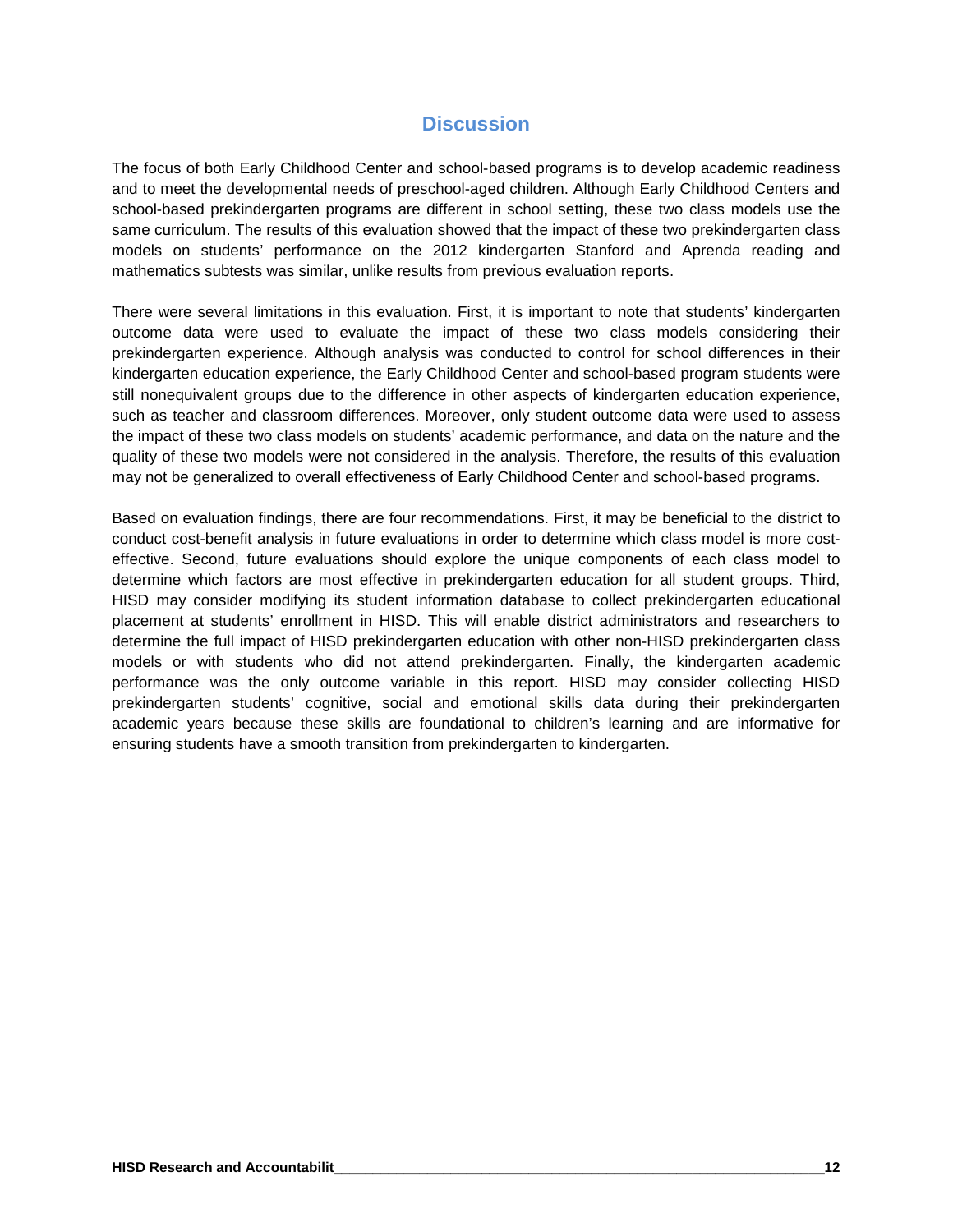## **References**

- Borman, G.D., & D'Agostino, J.V. (1996). Title I and student achievement: A meta-analysis of federal evaluation results. *Educational Evaluation and Policy Analysis*, 18, 309–326.
- Brooks-Gunn, J. (2003). Do you believe in magic? What we can expect from early childhood intervention programs? *SRCD Social Policy Report, 17*, 3-14.
- Butin, D. & Woolums, J. (2009) Early Childhood Centers. National Clearinghouse for Educational Facilities. http://www.ncef.org/pubs/earlychild.pdf.
- Center on the Developing Child at Harvard University (2010). The Foundations of Lifelong Health Are Built in Early Childhood. [http://www.developingchild.harvard.edu.](http://www.developingchild.harvard.edu/)
- Collaborative for Children (2012). Importance of Developing an Early Childhood Education "System" in the Houston Region. Powerpoint lecture presented at Houston Independent School District SPERS Conference, Houston, TX.
- Gormley, W. T., Gayer, T., Phillips, D., & Dawson, B. (2005). The Effects of Universal Pre-K on Cognitive Development. *Developmental Psychology, 41*(6), 872-884.
- Currie, J. (2001). Early childhood intervention programs: What do we know? *Journal of Economic Perspectives, 15*, 213-238.
- Kulik, J.A., Kulik, C.C. and Bangert, R.L. (1984) 'Effects of practice on aptitude and achievement test scores.' American Education
- Magnuson, K. A., Ruhm, C., & Waldfogel, J. (2007). Does prekindergarten improve school preparation and performance?. *Economics of Education Review, 26*(1), 33-51.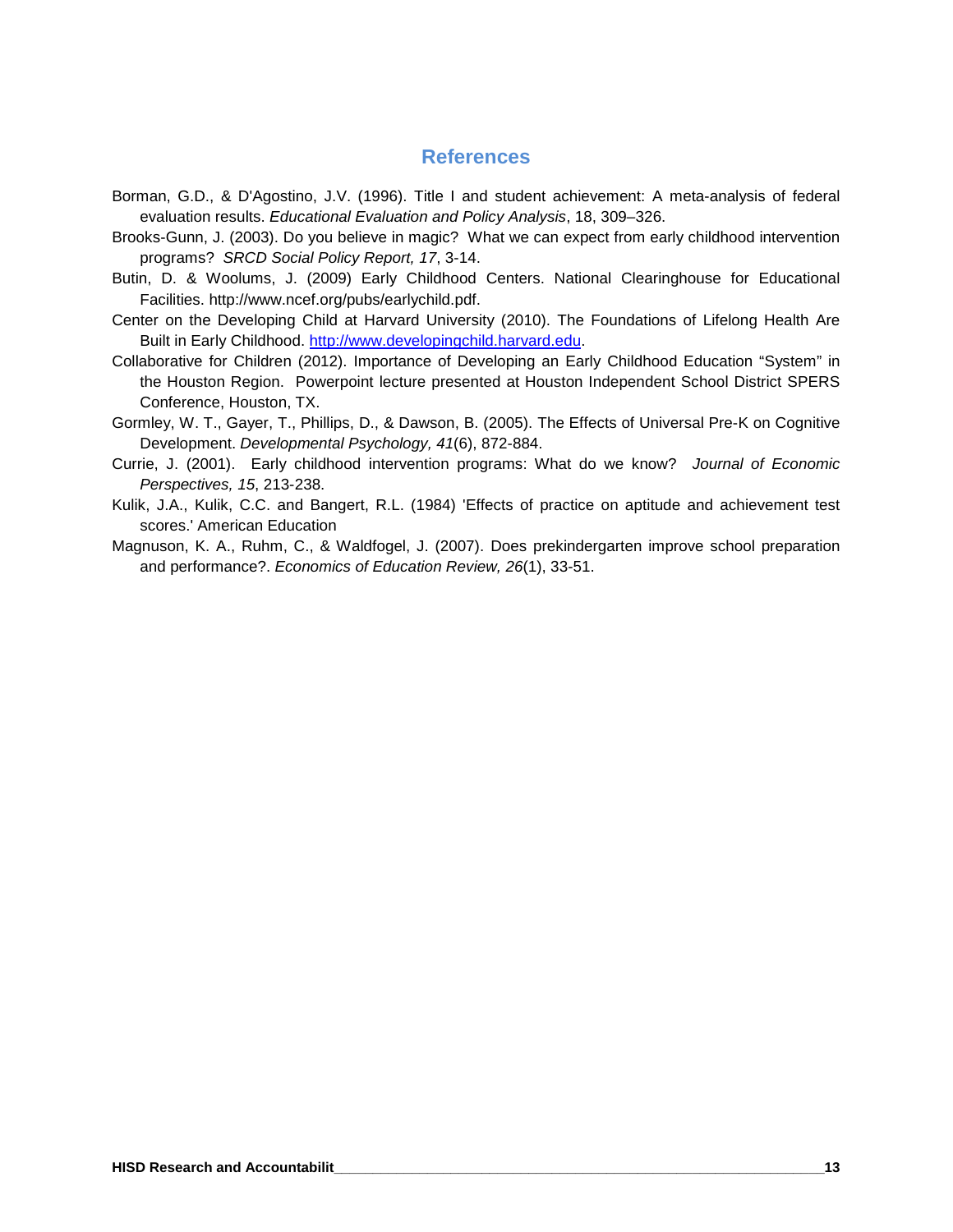## **Appendix A**

|                                      | based Program Students in 2011-2012 |         |                                                             |      |                                         | Table 1. Demographic Characteristics of Early Childhood Center Students and School- |
|--------------------------------------|-------------------------------------|---------|-------------------------------------------------------------|------|-----------------------------------------|-------------------------------------------------------------------------------------|
|                                      |                                     |         | Early<br><b>Childhood</b><br><b>Centers</b><br>$(n = 1054)$ |      | School-based<br>Program<br>$(n = 6279)$ | Sig. (2-tailed)                                                                     |
| Demographic<br><b>Characteristic</b> |                                     | n       | %                                                           | n    | %                                       |                                                                                     |
| Gender                               | Male                                | 527     | 50                                                          | 3089 | 49.2                                    | 0.7                                                                                 |
|                                      | Female                              | 527     | 50                                                          | 3190 | 50.8                                    | 0.7                                                                                 |
| Ethnicity                            | Asian                               | 17      | 1.6                                                         | 181  | 2.9                                     | 0.7                                                                                 |
|                                      | Hispanic                            | 857     | 81.3                                                        | 4572 | 72.8                                    | 0.0                                                                                 |
|                                      | <b>Black</b>                        | 166     | 15.7                                                        | 1240 | 19.7                                    | 0.2                                                                                 |
|                                      | White                               | 11      | 1                                                           | 238  | 3.8                                     | 0.4                                                                                 |
|                                      | Other                               | $\star$ | $\star$                                                     | 48   | 0.8                                     | $\star$                                                                             |
| Economically-                        | No                                  | 57      | 5.4                                                         | 415  | 6.6                                     | 0.7                                                                                 |
| Disadvantaged                        | Yes                                 | 997     | 94.6                                                        | 5864 | 93.4                                    | 0.1                                                                                 |
| Special<br>Education                 | No                                  | 1038    | 98.5                                                        | 6115 | 97.4                                    | 0.0                                                                                 |
| Limited                              | Yes                                 | 16      | 1.5                                                         | 164  | 2.6                                     | 0.7                                                                                 |
| English                              | No                                  | 404     | 38.3                                                        | 2893 | 46.1                                    | 0.0                                                                                 |
| Proficient<br>(LEP)                  | Yes                                 | 650     | 61.7                                                        | 3386 | 53.9                                    | 0.0                                                                                 |
| At-Risk                              | No                                  | 113     | 10.7                                                        | 1050 | 16.7                                    | 0.1                                                                                 |
|                                      | Yes                                 | 941     | 89.3                                                        | 5229 | 83.3                                    | 0.0                                                                                 |

*Note.* 1. \* denotes fewer than 5 students, and were not reported. 2. School-based program students were enrolled in the same elementary schools as the Early Childhood Center students. 3. The demographic information used in this evaluation was based on student information at the time the student enrolled in prekindergarten.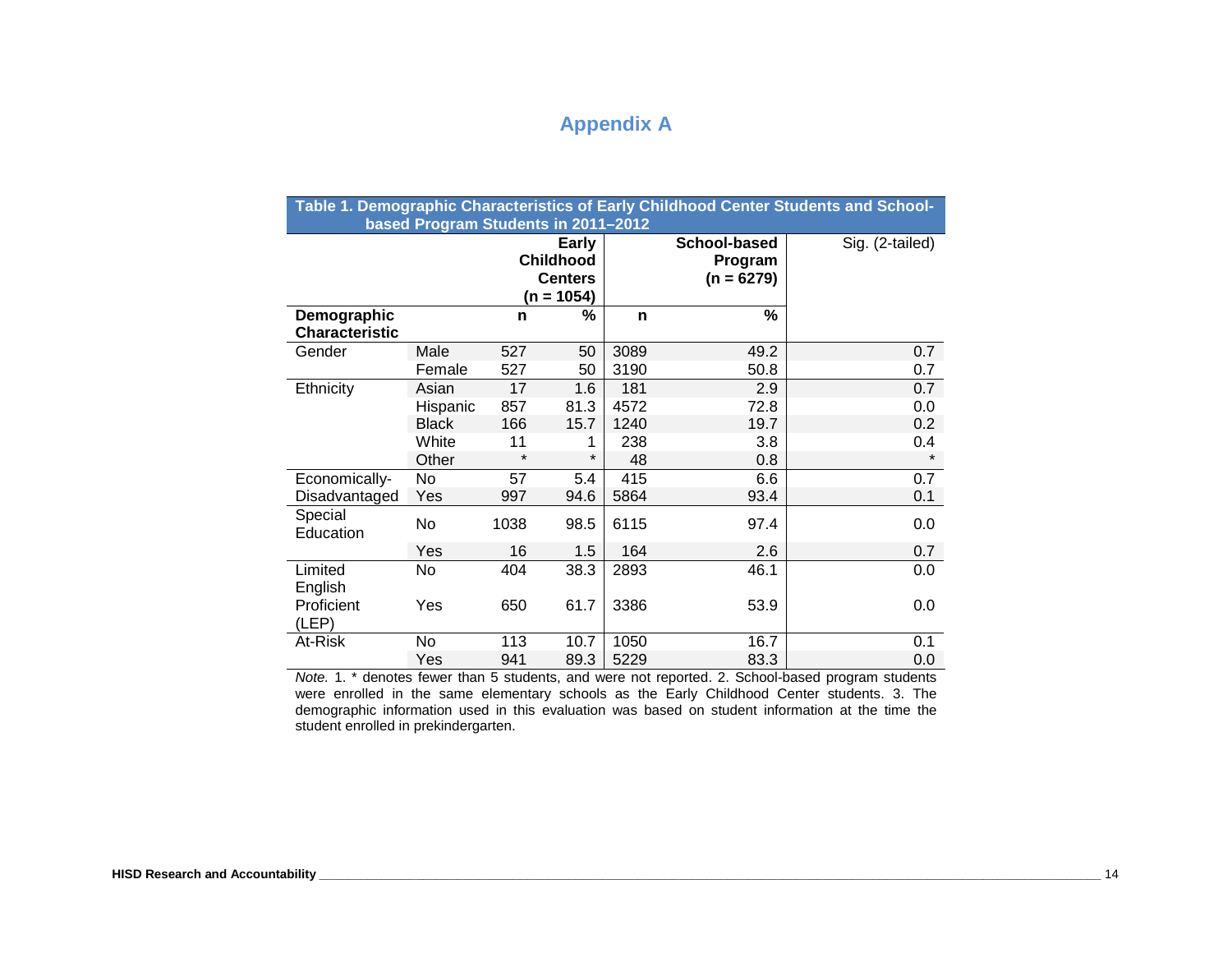## **Table 2. Performance of Early Childhood Center Students and School-based Program Students on the 2012–2013 Kindergarten Reading Subtests**

|          |             | <b>Early Childhood Center</b> |     |      | <b>School-based Program</b> |      | <b>Mean</b><br><b>Difference</b> |        | df   | Sig. (2-<br>tailed) | <b>Effect Size</b><br>(d) |  |
|----------|-------------|-------------------------------|-----|------|-----------------------------|------|----------------------------------|--------|------|---------------------|---------------------------|--|
|          | <b>Mean</b> | <b>SD</b>                     |     | Mean | <b>SD</b>                   |      |                                  |        |      |                     |                           |  |
| Stanford | 52.6        | 20.3                          | 497 | 53.1 | 20.2                        | 3568 | $-0.5$                           | $-0.5$ | 4063 | 0.6                 | $-0.02$                   |  |
| Aprenda  | 64.6        | 22.4                          | 557 | 65.3 | 22.5                        | 2711 | $-0.7$                           | $-0.6$ | 3266 | 0.5                 | $-0.03$                   |  |

| Table 3. Performance of Early Childhood Center Students and School-based Program Students on the 2012-2013 Kindergarten |  |
|-------------------------------------------------------------------------------------------------------------------------|--|
| <b>Mathematics Subtests</b>                                                                                             |  |

|          |      | <b>Early Childhood Center</b> |     |             | <b>School-based Program</b> |      | Mean<br><b>Difference</b> |        | df    | Sig. (2-<br>tailed) | <b>Effect</b><br>Size (d) |
|----------|------|-------------------------------|-----|-------------|-----------------------------|------|---------------------------|--------|-------|---------------------|---------------------------|
|          | Mean | <b>SD</b>                     | n   | <b>Mean</b> | <b>SD</b>                   | n    |                           |        |       |                     |                           |
| Stanford | 51.5 | 19.9                          | 497 | 51.4        | 20.9                        | 3568 | 0.1                       | 0.1    | 657.8 | 0.9                 | 0.01                      |
| Aprenda  | 71.3 | 21.5                          | 557 | 72.6        | 21.3                        | 2711 | -1.3                      | $-1.3$ | 3266  | 0.2                 | $-0.06$                   |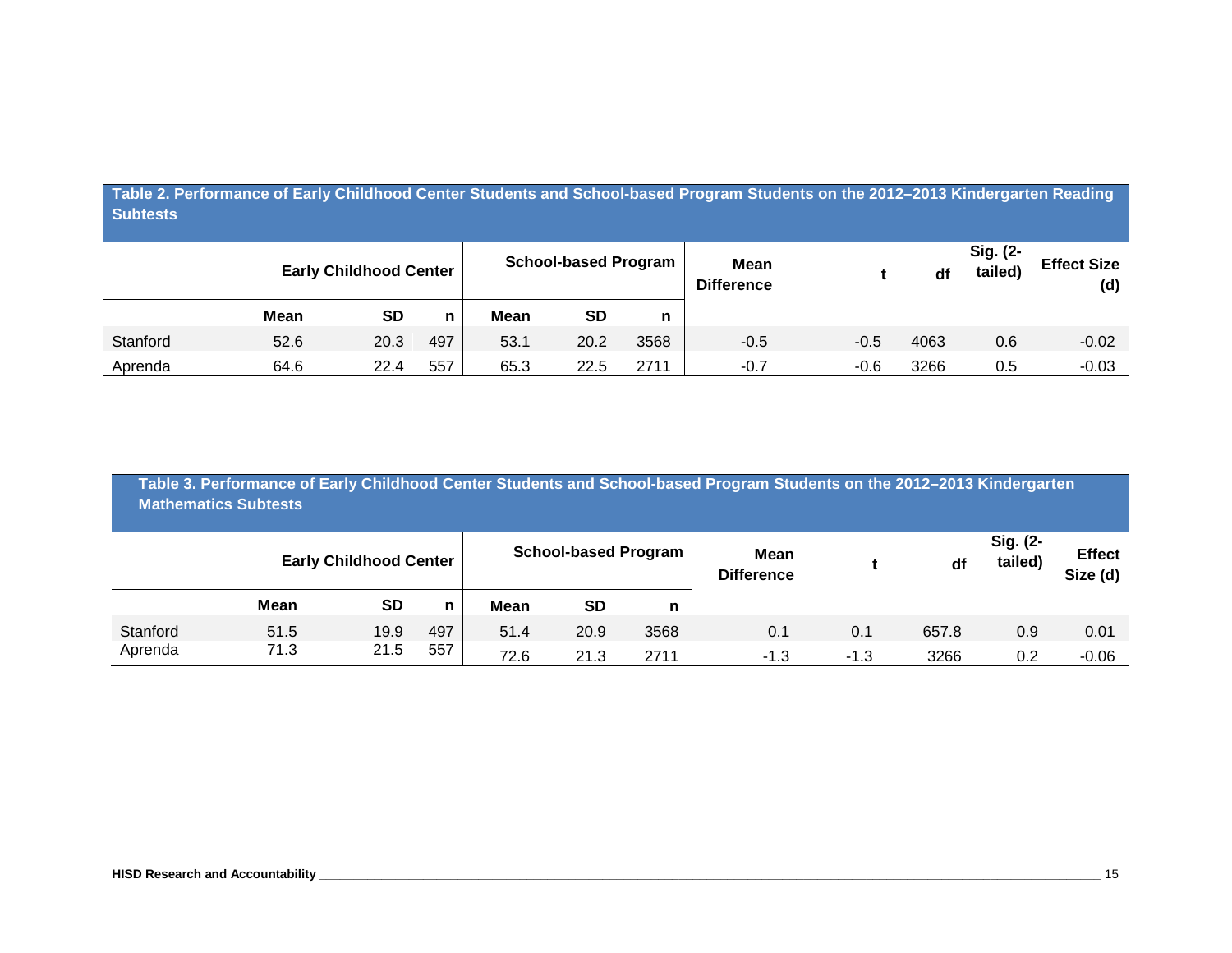|                                     | <b>Student Groups</b> |             |                                |                  |                   |                              |      |                        |                          |
|-------------------------------------|-----------------------|-------------|--------------------------------|------------------|-------------------|------------------------------|------|------------------------|--------------------------|
|                                     |                       |             | <b>Early Childhood Centers</b> |                  |                   | <b>School-based Programs</b> |      |                        |                          |
| <b>Student Group</b>                |                       | <b>Mean</b> | $\overline{SD}$                | n                | Mean              | SD                           | n    | <b>Mean Difference</b> | Effect Size (d)          |
|                                     | Male                  | 49.4        | 20.3                           | 262              | $\overline{51.7}$ | 20.6                         | 1772 | $-2.3$                 | $-0.11$                  |
| Gender                              | Female                | 56.2        | 19.7                           | 235              | 54.5              | 19.6                         | 1796 | 1.7                    | 0.09                     |
|                                     | Asian                 | 58.7        | 21.0                           | 17               | 68.0              | 22.0                         | 181  | $\mathbf{u}$           | $\overline{\phantom{a}}$ |
|                                     | Hispanic              | 51.3        | 20.5                           | 302              | 50.3              | 19.0                         | 1869 | 1.0                    | 0.05                     |
| Ethnicity                           | <b>Black</b>          | 54.9        | 19.7                           | 166              | 54.3              | 20.2                         | 1238 | 0.6                    | 0.03                     |
|                                     | White                 | 45.6        | 19.9                           | 10               | 58.0              | 21.0                         | 232  | --                     |                          |
|                                     | Other                 | $\star$     | $\star$                        | $\star$          | 53.1              | 22.2                         | 48   | $-$                    | $- -$                    |
| Economically                        | $\overline{N}$        | 58.5        | 18.8                           | $\overline{26}$  | 63.4              | 22.1                         | 359  | $\overline{a}$         | $-$                      |
| Disadvantaged                       | Yes                   | 52.3        | 20.4                           | 471              | 52.0              | 19.6                         | 3209 | 0.4                    | 0.02                     |
| Special<br>Education                | <b>No</b>             | 52.9        | 20.2                           | 489              | 53.4              | 20.0                         | 3451 | $-0.5$                 | $-0.02$                  |
|                                     | Yes                   | 37.4        | 22.6                           | $\,8\,$          | 45.4              | 23.6                         | 117  | $\sim$                 | $\overline{\phantom{a}}$ |
| Limited English<br>Proficient (LEP) | <b>No</b>             | 52.4        | 20.5                           | 395              | 53.1              | 20.1                         | 2823 | $-0.6$                 | $-0.03$                  |
|                                     | Yes                   | 53.3        | 19.6                           | 102              | 53.2              | 20.5                         | 745  | 0.1                    | 0.01                     |
| At-Risk                             | $\overline{N}$        | 61.9        | 21.0                           | $\overline{112}$ | 59.9              | 21.1                         | 1036 | $\overline{2.0}$       | 0.09                     |
|                                     | Yes                   | 49.9        | 19.3                           | 385              | 50.3              | 19.1                         | 2532 | $-0.4$                 | $-0.02$                  |

**Table 4. 2012–2013 Kindergarten Stanford Reading Performance of Early Childhood Center Students and School-based Program Students by**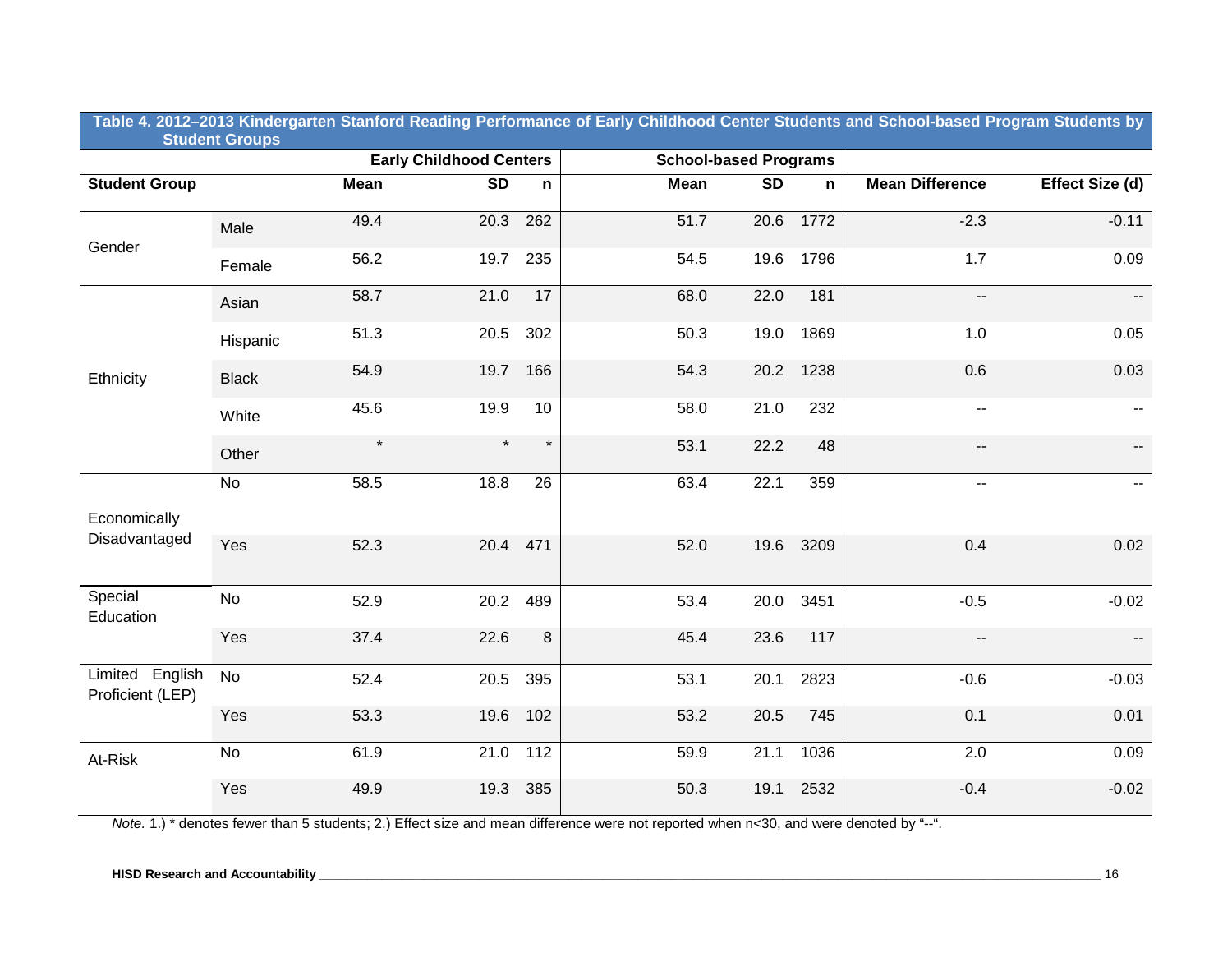**Table 5. 2012–2013 Kindergarten Aprenda Reading Performance of Early Childhood Center Students and School-based Program Students by Student Groups**

|                                        |            |         | <b>Early Childhood Centers</b> |         |             | <b>School-based Programs</b> |      |                                  |                           |
|----------------------------------------|------------|---------|--------------------------------|---------|-------------|------------------------------|------|----------------------------------|---------------------------|
| <b>Student Group</b>                   |            | Mean    | <b>SD</b>                      | n       | <b>Mean</b> | <b>SD</b>                    | n    | <b>Mean</b><br><b>Difference</b> | <b>Effect</b><br>Size (d) |
|                                        | Male       | 61.3    | 23.4                           | 265     | 62.9        | 22.6                         | 1317 | $-1.7$                           | $-0.07$                   |
| Gender                                 | Female     | 67.7    | 21.1                           | 292     | 67.5        | 22.2                         | 1394 | 0.2                              | 0.01                      |
| Economically                           | No         | 65.0    | 22.1                           | 31      | 67.5        | 21.6                         | 56   | $-2.6$                           | $-0.12$                   |
| Disadvantaged                          | Yes        | 64.6    | 22.5                           | 526     | 65.3        | 22.5                         | 2655 | $-0.6$                           | $-0.03$                   |
| Special<br>Education                   | No         | 64.8    | 22.3                           | 549     | 65.5        | 22.4                         | 2664 | $-0.7$                           | $-0.03$                   |
|                                        | <b>Yes</b> | 54.3    | 27.1                           | 8       | 52.4        | 23.1                         | 47   | --                               | $- -$                     |
| English<br>Limited<br>Proficient (LEP) | No         | 48.1    | 22.1                           | 9       | 61.1        | 21.4                         | 70   | --                               |                           |
|                                        | Yes        | 64.9    | 22.3                           | 548     | 65.4        | 22.5                         | 2641 | $-0.5$                           | $-0.02$                   |
| At-Risk                                | No         | $\star$ | $\star$                        | $\star$ | 64.5        | 20.8                         | 14   | $- -$                            |                           |
|                                        | Yes        | 64.7    | 22.4                           | 556     | 65.3        | 22.5                         | 2697 | $-0.6$                           | $-0.03$                   |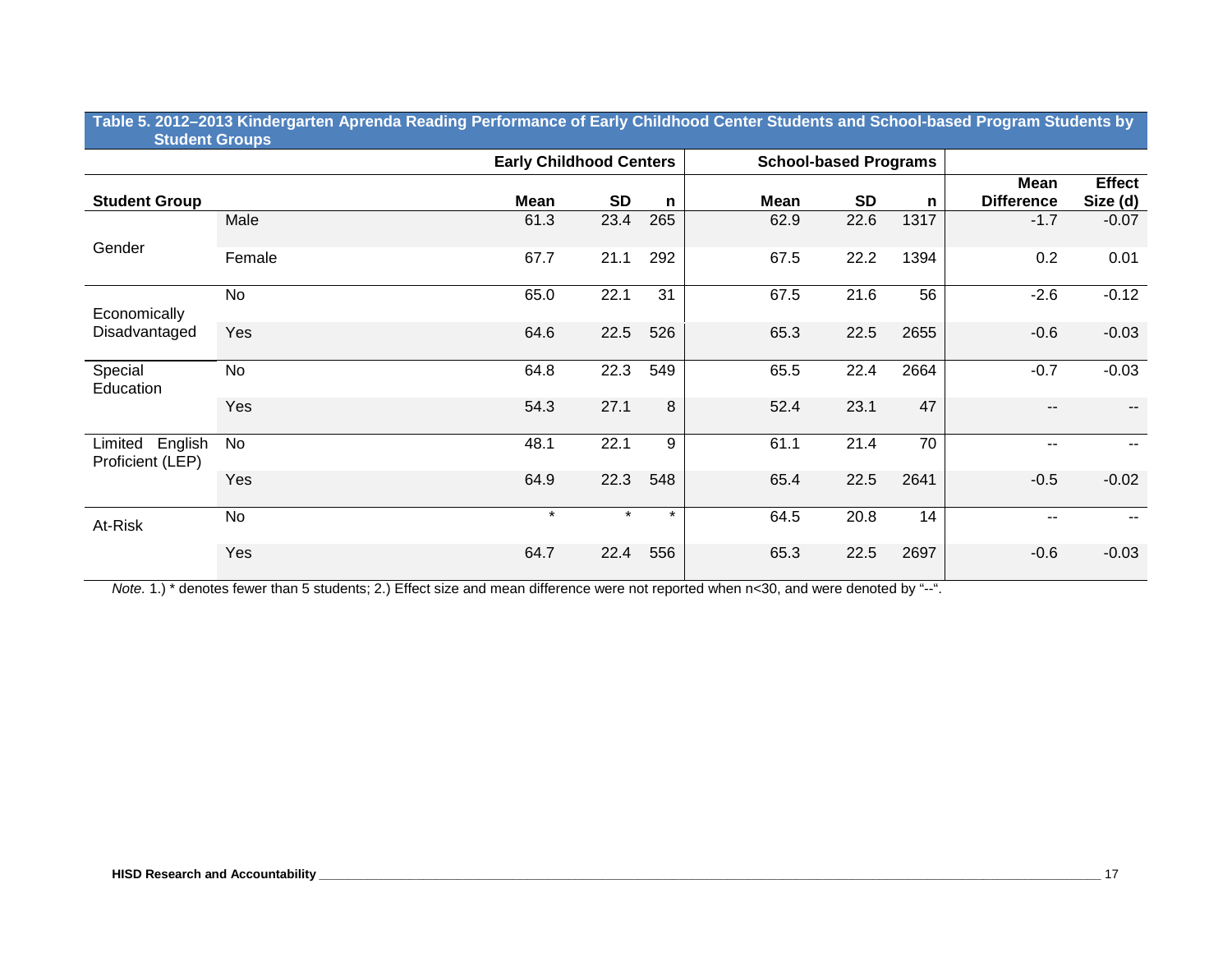| oluuchto by                         | <b>Prancis Albert</b> |             | <b>Early Childhood Centers</b> |                 |             | <b>School-based Programs</b> |              |                                  |                           |
|-------------------------------------|-----------------------|-------------|--------------------------------|-----------------|-------------|------------------------------|--------------|----------------------------------|---------------------------|
| <b>Student Group</b>                |                       | <b>Mean</b> | <b>SD</b>                      | n               | <b>Mean</b> | <b>SD</b>                    | $\mathsf{n}$ | <b>Mean</b><br><b>Difference</b> | <b>Effect</b><br>Size (d) |
| Gender                              | Male                  | 49.5        | 20.5                           | 262             | 50.6        | 21.4                         | 1772         | $-1.1$                           | $-0.05$                   |
|                                     | Female                | 53.7        | 19.0                           | 235             | 52.1        | 20.4                         | 1796         | 1.6                              | 0.08                      |
|                                     | Asian                 | 58.0        | 24.9                           | 17              | 62.1        | 19.7                         | 181          | --                               |                           |
|                                     | Hispanic              | 51.0        | 19.3                           | 302             | 50.1        | 20.7                         | 1869         | 0.9                              | 0.05                      |
| Ethnicity                           | <b>Black</b>          | 51.6        | 20.0                           | 166             | 50.2        | 21.2                         | 1238         | 1.4                              | 0.07                      |
|                                     | White                 | 49.8        | 29.0                           | 10              | 58.8        | 17.9                         | 232          | --                               |                           |
|                                     | Other                 | $\star$     | $\star$                        | $\star$         | 54.6        | 22.2                         | 48           | --                               | $\overline{\phantom{a}}$  |
| Economically                        | <b>No</b>             | 58.4        | 19.6                           | $\overline{26}$ | 59.5        | 20.6                         | 359          | --                               | $\overline{\phantom{a}}$  |
| Disadvantaged                       | Yes                   | 51.1        | 19.9                           | 471             | 50.5        | 20.8                         | 3209         | 0.6                              | 0.03                      |
| Special<br>Education                | <b>No</b>             | 51.9        | 19.8                           | 489             | 51.8        | 20.7                         | 3451         | 0.1                              | 0.00                      |
|                                     | Yes                   | 27.9        | 13.9                           | $\,8\,$         | 39.2        | 23.6                         | 1177         | --                               | $\overline{\phantom{a}}$  |
| Limited English<br>Proficient (LEP) | <b>No</b>             | 51.7        | 19.8                           | 395             | 51.4        | 21.0                         | 2823         | 0.3                              | 0.01                      |
|                                     | Yes                   | 50.5        | 20.5                           | 102             | 51.1        | 20.6                         | 745          | $-0.6$                           | $-0.03$                   |
| At-Risk                             | No                    | 63.1        | 15.4                           | 112             | 57.2        | 20.7                         | 1036         | 5.9                              | 0.29                      |
|                                     | Yes                   | 48.1        | 19.8                           | 385             | 49.0        | 20.5                         | 2532         | $-0.9$                           | $-0.04$                   |

#### **Table 6. 2012–2013 Kindergarten Stanford Mathematics Performance of Early Childhood Center Students and School-based Program Students by Student Groups**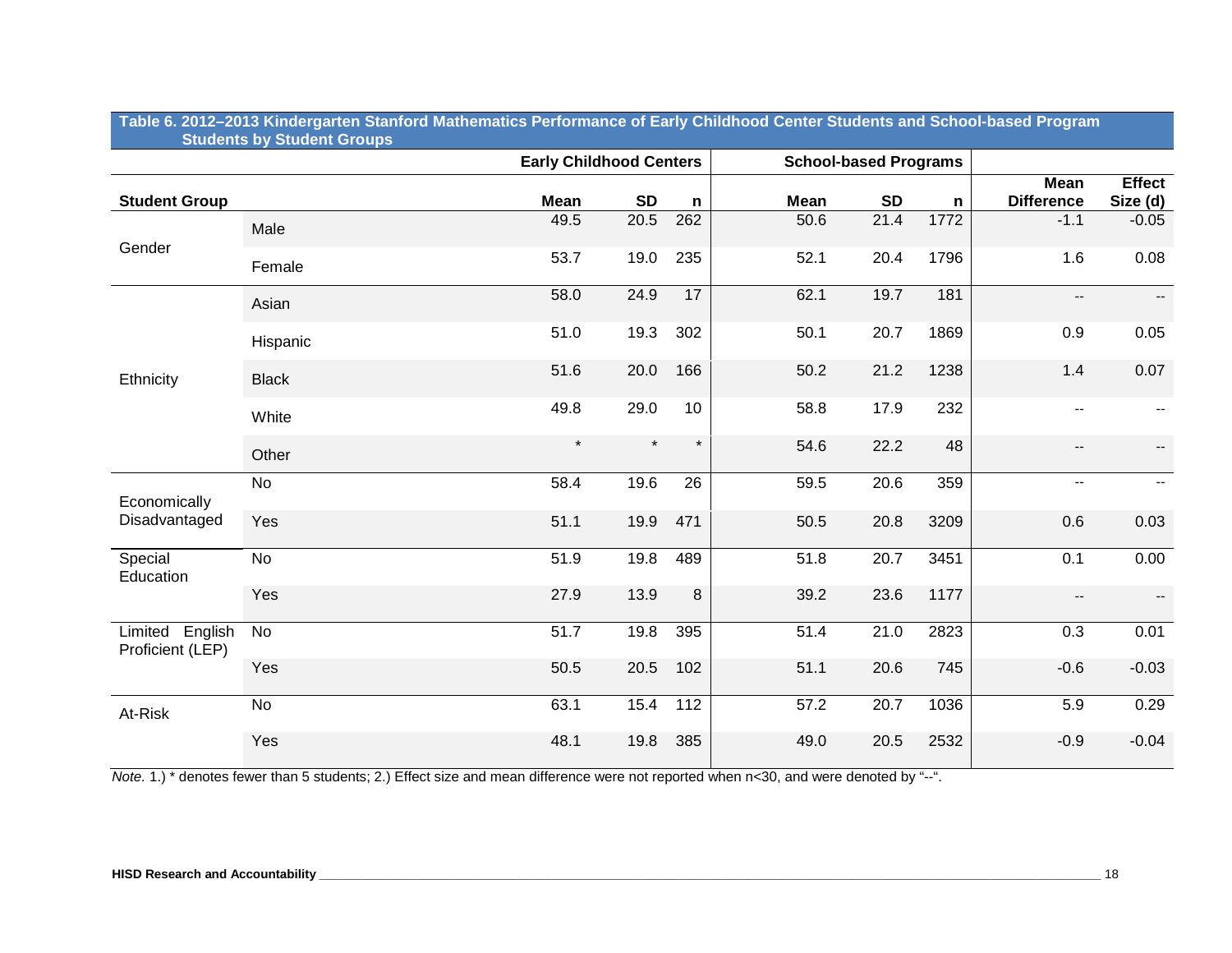|  |                                   |  |  |  |  | Table 7. 2012-2013 Kindergarten Aprenda Mathematics Performance of Early Childhood Center Students and School-based Program |  |
|--|-----------------------------------|--|--|--|--|-----------------------------------------------------------------------------------------------------------------------------|--|
|  | <b>Students by Student Groups</b> |  |  |  |  |                                                                                                                             |  |

|                                        |        | <b>Early Childhood Centers</b> |           |             |             | <b>School-based Programs</b> |              |                                  |                           |
|----------------------------------------|--------|--------------------------------|-----------|-------------|-------------|------------------------------|--------------|----------------------------------|---------------------------|
| <b>Student Group</b>                   |        | Mean                           | <b>SD</b> | $\mathbf n$ | <b>Mean</b> | <b>SD</b>                    | $\mathsf{n}$ | <b>Mean</b><br><b>Difference</b> | <b>Effect</b><br>Size (d) |
|                                        | Male   | 69.4                           | 23.2      | 265         | 71.6        | 21.8                         | 1317         | $-2.2$                           | $-0.10$                   |
| Gender                                 | Female | 73.0                           | 19.7      | 292         | 73.5        | 20.7                         | 1394         | $-0.5$                           | $-0.02$                   |
| Economically                           | No     | 71.0                           | 24.1      | 31          | 74.5        | 20.1                         | 56           | $-3.5$                           | $-0.17$                   |
| Disadvantaged                          | Yes    | 71.3                           | 21.3      | 526         | 72.5        | 21.3                         | 2655         | $-1.2$                           | $-0.06$                   |
| Special<br>Education                   | No     | 71.5                           | 21.3      | 549         | 72.8        | 21.2                         | 2664         | $-1.3$                           | $-0.06$                   |
|                                        | Yes    | 54.5                           | 28.6      | 8           | 60.8        | 23.8                         | 47           | --                               |                           |
| English<br>Limited<br>Proficient (LEP) | No     | 61.2                           | 26.3      | 9           | 66.5        | 20.6                         | 70           | $-$                              |                           |
|                                        | Yes    | 71.4                           | 21.4      | 548         | 72.7        | 21.2                         | 2641         | $-1.3$                           | $-0.06$                   |
| At-Risk                                | No     | $\star$                        | $\star$   | $\star$     | 71.9        | 18.8                         | 14           | $\overline{\phantom{a}}$         |                           |
|                                        | Yes    | 71.3                           | 21.5      | 556         | 72.6        | 21.3                         | 2697         | $-1.3$                           | $-0.06$                   |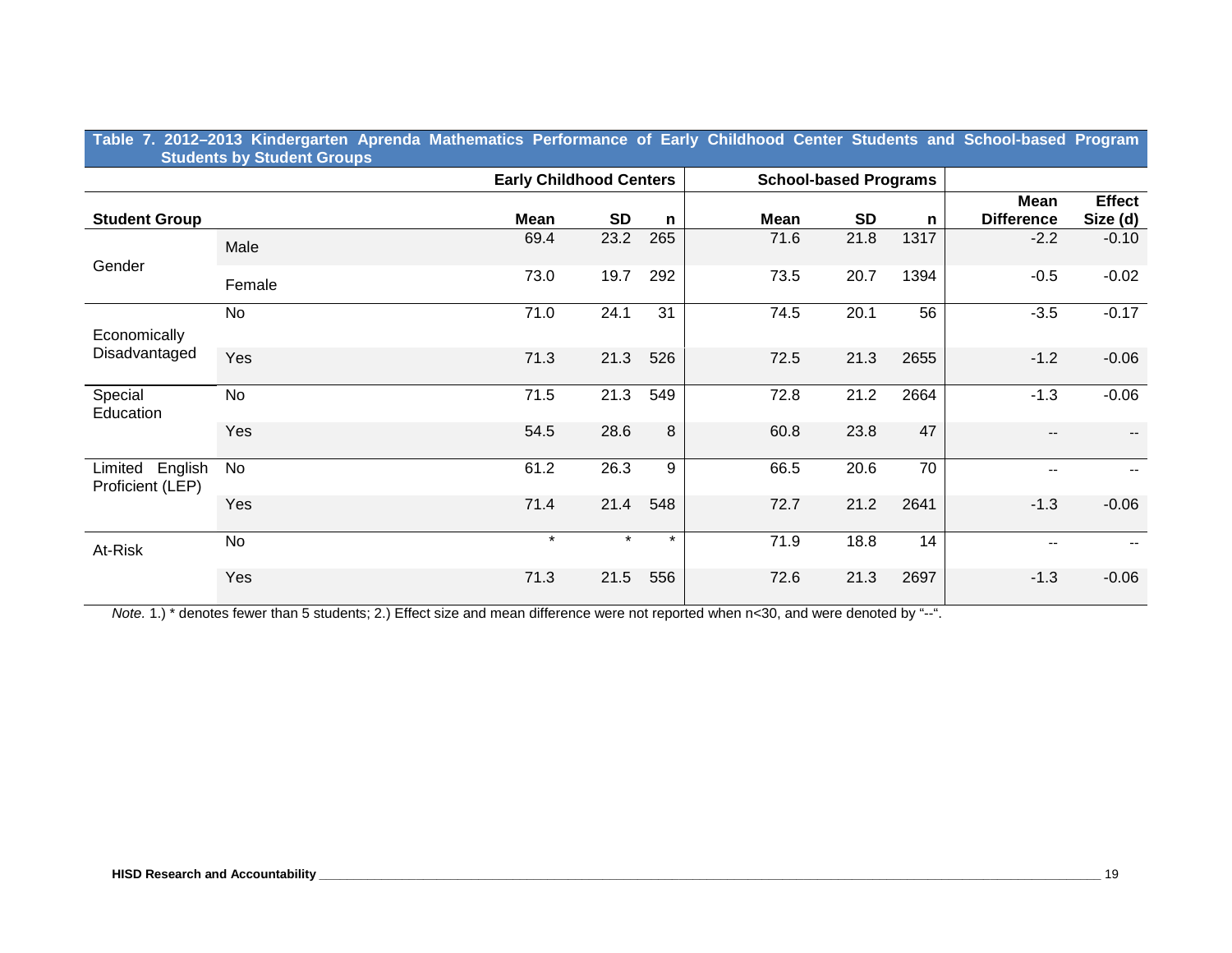# **Appendix B**

|                        |              | <b>Farias ECC</b><br>$(n = 352)$ |         | <b>Mistral ECC</b><br>$(n = 272)$ |               | <b>MLK ECC</b><br>$(n = 276)$ |          | <b>Laurenzo ECC</b><br>$(n = 154)$ |         | <b>Total</b><br>$(N = 1054)$ |                  |
|------------------------|--------------|----------------------------------|---------|-----------------------------------|---------------|-------------------------------|----------|------------------------------------|---------|------------------------------|------------------|
| <b>Student Group</b>   |              | n                                | %       | n                                 | $\frac{9}{6}$ | n                             | %        | n                                  | %       | N                            | $\frac{9}{6}$    |
| Gender                 | Female       | 188                              | 53.4    | 121                               | 44.5          | 141                           | 51.1     | 77                                 | 50.0    | 527                          | 50.0             |
|                        | Male         | 164                              | 46.6    | 151                               | 55.5          | 135                           | 48.9     | 77                                 | 50.0    | 527                          | 50.0             |
|                        | Asian        | $\star$                          | $\star$ | 17                                | 6.3           | $\star$                       | $\star$  | $\star$                            | $\star$ | 17                           | 1.6              |
|                        | Hispanic     | 337                              | 95.7    | 226                               | 83.1          | 143                           | 51.8     | 151                                | 98.1    | 857                          | 81.3             |
| Ethnicity              | <b>Black</b> | 11                               | 3.1     | 22                                | 8.1           | 132                           | 47.8     | $\star$                            | $\star$ | 166                          | 15.7             |
|                        | White        | $\star$                          |         | 6                                 | 2.2           |                               |          | $\star$                            | $\star$ | 11                           | 1.0              |
|                        | Other        | $\star$                          | $\star$ |                                   | $\ast$        | $\star$                       | $\star$  | $\star$                            | $\star$ | $\star$                      | $*$ <sup>+</sup> |
| Economically           | No           | 6                                | 1.7     | 36                                | 13.2          | $\Omega$                      | $\Omega$ | 15                                 | 9.7     | 57                           | 5.4              |
| Disadvantaged          | Yes          | 346                              | 98.3    | 236                               | 86.8          | 276                           | 100.0    | 139                                | 90.3    | 997                          | 94.6             |
| Special                | No           | 344                              | 97.7    | 270                               | 99.3          | 272                           | 98.6     | 152                                | 98.7    | 1038                         | 98.5             |
| Education              | Yes          | 8                                | 2.3     |                                   | $\ast$        |                               |          |                                    | $\star$ | 16                           | 1.5              |
| <b>Limited English</b> | No.          | 120                              | 34.1    | 44                                | 16.2          | 183                           | 66.3     | 57                                 | 37.0    | 404                          | 38.3             |
| Proficient (LEP)       | Yes          | 232                              | 65.9    | 228                               | 83.8          | 93                            | 33.7     | 97                                 | 63.0    | 650                          | 61.7             |
|                        | No           | 24                               | 6.8     | 13                                | 4.8           | 55                            | 19.9     | 21                                 | 13.6    | 113                          | 10.7             |
| At-Risk                | Yes          | 328                              | 93.2    | 259                               | 95.2          | 221                           | 80.1     | 133                                | 86.4    | 941                          | 89.3             |

*Note.* \* denotes fewer than 5 students. + "Other" ethnicity was not calculated in total % of ethnicity.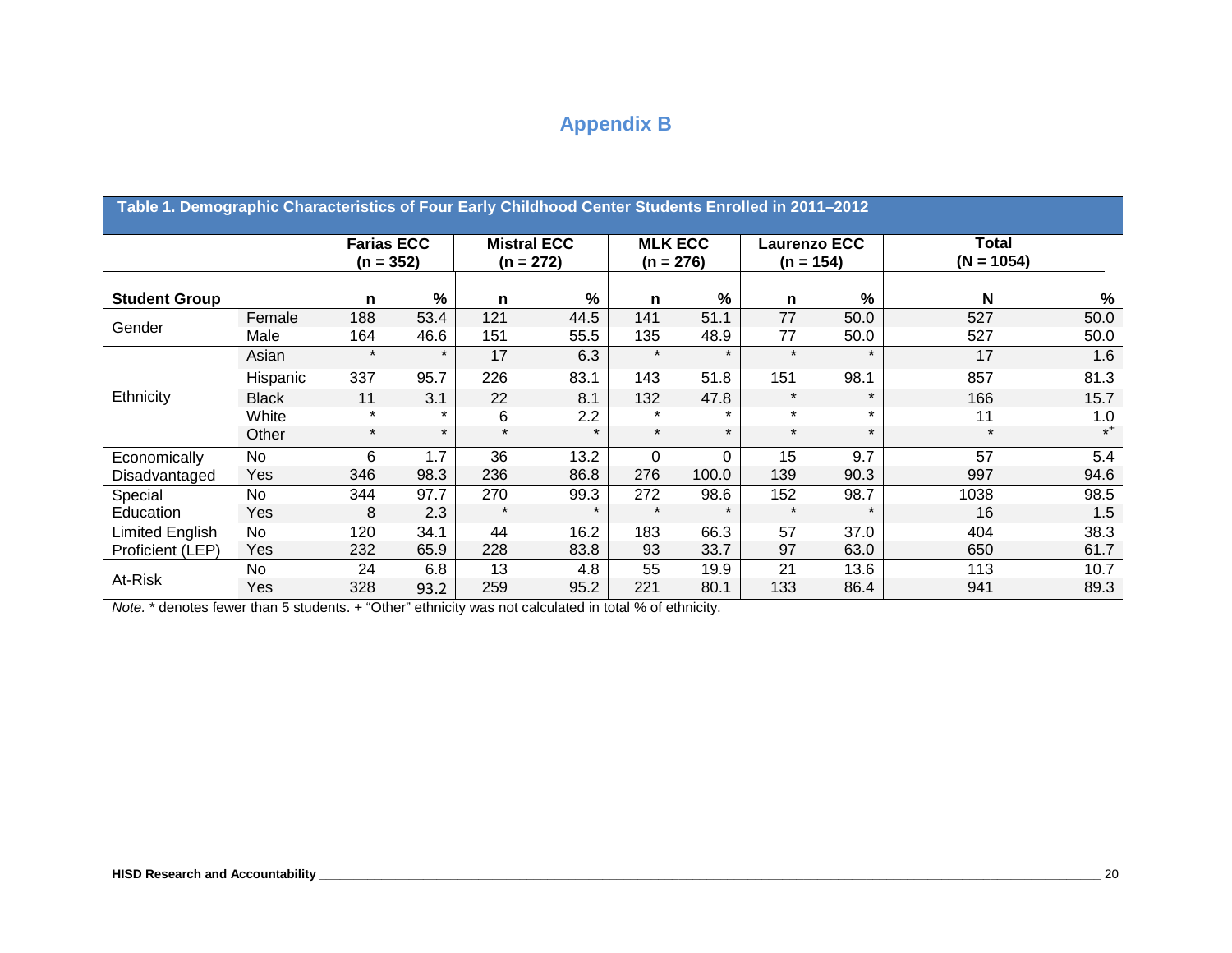|                        |        |         |                   |         |             |                    |         |             | --             |              | .       |                     |         |
|------------------------|--------|---------|-------------------|---------|-------------|--------------------|---------|-------------|----------------|--------------|---------|---------------------|---------|
|                        |        |         | <b>Farias ECC</b> |         |             | <b>Mistral ECC</b> |         |             | <b>MLK ECC</b> |              |         | <b>Laurenzo ECC</b> |         |
| <b>Student Group</b>   |        | Mean    | <b>SD</b>         | n.      | <b>Mean</b> | SD                 | n       | <b>Mean</b> | <b>SD</b>      | $\mathsf{n}$ | Mean    | SD                  | n       |
|                        | Total  | 58.5    | 23.0              | 205     | 67.2        | 22.1               | 175     | 69.7        | 20.1           | 90           | 69.5    | 19.9                | 86      |
| Gender                 | Female | 61.9    | 21.6              | 114     | 69.0        | 21.3               | 82      | 74.8        | 18.5           | 49           | 72.2    | 18.4                | 47      |
|                        | Male   | 54.2    | 24.0              | 91      | 65.7        | 22.8               | 93      | 63.6        | 20.3           | 41           | 66.3    | 21.4                | 39      |
| Economically           | No     | $\star$ | $\star$           | $\star$ | 70.0        | 24.2               | 17      | $\star$     | $\star$        | $\star$      | 62.0    | 16.9                | 10      |
| Disadvantaged          | Yes    | 58.6    | 23.0              | 201     | 66.9        | 21.9               | 158     | 69.7        | 20.1           | 90           | 70.5    | 20.2                | 76      |
| Special                | No     | 58.6    | 22.8              | 201     | 67.2        | 22.1               | 175     | 70.1        | 19.9           | 87           | 69.8    | 19.7                | 85      |
| Education              | Yes    | $\star$ | $\star$           | $\star$ | $\star$     | $\ast$             | $\star$ | $\star$     | $\star$        | $\star$      | $\star$ | $\star$             | $\star$ |
| <b>Limited English</b> | No     | $\star$ | $\star$           | $\star$ | $\star$     | $\star$            | $\star$ | $\star$     | $\star$        | $\star$      | $\star$ | $\star$             | $\star$ |
| Proficient (LEP)       | Yes    | 58.8    | 23.0              | 201     | 67.2        | 22.3               | 172     | 70.2        | 19.5           | 89           | 70.0    | 19.4                | 85      |
| At-Risk                | No     | $\star$ | $\star$           | $\star$ | $\star$     |                    | $\star$ | $\star$     | $\star$        | $\star$      | $\star$ |                     | $\star$ |
|                        | Yes    | 58.6    | 22.9              | 204     | 67.2        | 22.1               | 175     | 69.7        | 20.1           | 90           | 69.5    | 19.9                | 86      |

## **Table 2. Performance of Early Childhood Center Students on the 2012–2013 Kindergarten Aprenda Reading Subtest**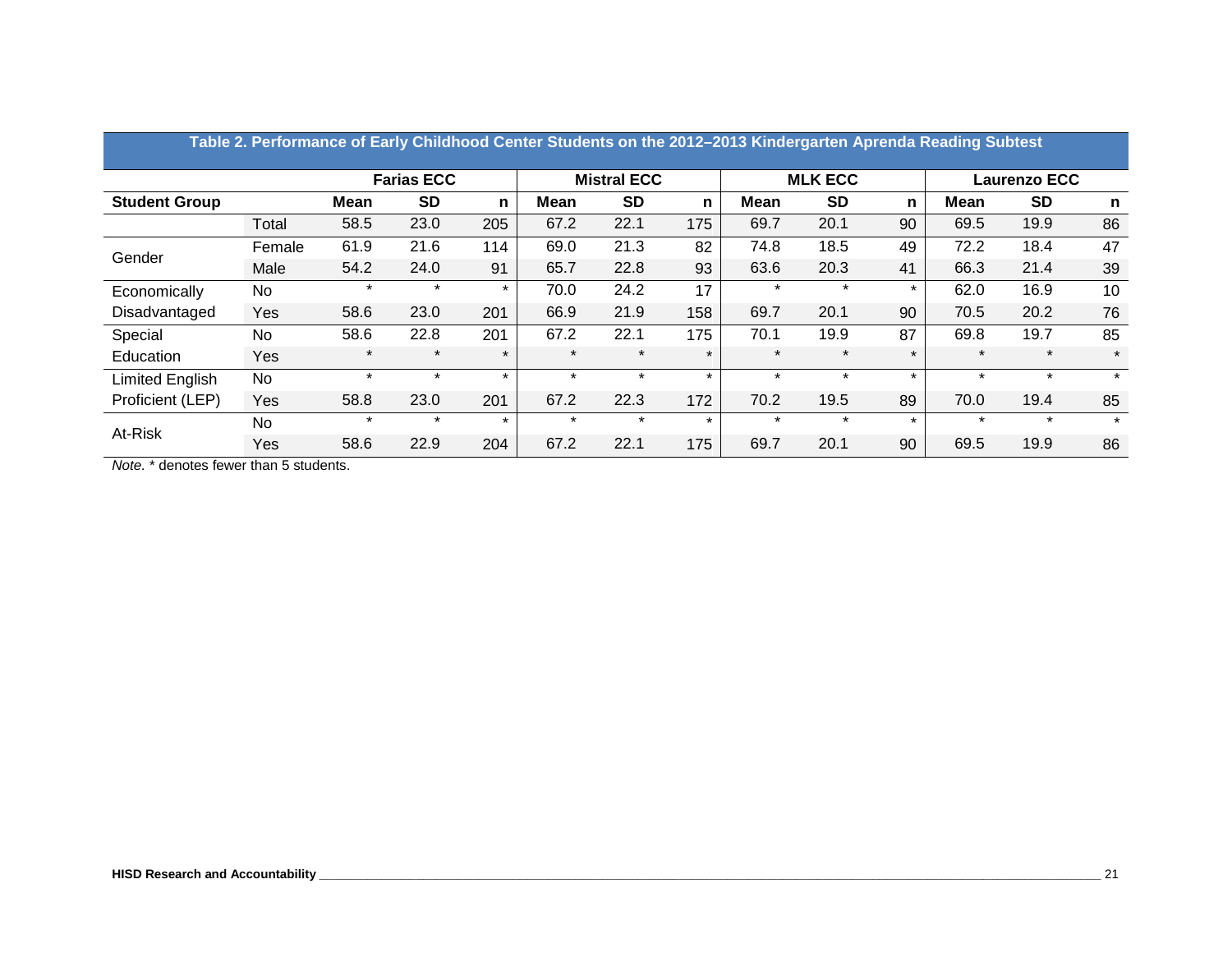|                        |        | Table 3. Performance of Early Childhood Center Students on the 2012–2013 Kindergarten Aprenda Mathematics Subtest |           |         |                    |           |         |                |           |         |                     |           |         |
|------------------------|--------|-------------------------------------------------------------------------------------------------------------------|-----------|---------|--------------------|-----------|---------|----------------|-----------|---------|---------------------|-----------|---------|
|                        |        | <b>Farias ECC</b>                                                                                                 |           |         | <b>Mistral ECC</b> |           |         | <b>MLK ECC</b> |           |         | <b>Laurenzo ECC</b> |           |         |
| <b>Student Group</b>   |        | Mean                                                                                                              | <b>SD</b> | n       | Mean               | <b>SD</b> | n       | Mean           | <b>SD</b> | n       | <b>Mean</b>         | <b>SD</b> | n       |
|                        | Total  | 65.3                                                                                                              | 23.1      | 204     | 74.8               | 20.4      | 175     | 76.1           | 16.8      | 90      | 74.9                | 17.9      | 86      |
| Gender                 | Female | 68.1                                                                                                              | 21.1      | 113     | 75.2               | 19.2      | 82      | 78.4           | 15.9      | 49      | 76.6                | 15.3      | 47      |
|                        | Male   | 61.8                                                                                                              | 25.2      | 91      | 74.4               | 21.4      | 93      | 73.3           | 17.7      | 41      | 72.9                | 20.7      | 39      |
| Economically           | No     | $\star$                                                                                                           | $\star$   | $\star$ | 77.4               | 25.3      | 17      | $\star$        | $\star$   | $\ast$  | 67.7                | 17.9      | 10      |
| Disadvantaged          | Yes    | 65.6                                                                                                              | 23.1      | 200     | 74.5               | 19.8      | 158     | 76.1           | 16.8      | 90      | 75.9                | 17.8      | 76      |
| Special                | No     | 65.5                                                                                                              | 23.2      | 201     | 74.8               | 20.4      | 175     | 76.1           | 16.8      | 87      | 75.1                | 17.9      | 85      |
| Education              | Yes    | $\star$                                                                                                           | $\star$   | $\star$ | $\star$            | $\star$   | $\star$ | $\star$        | $\star$   | $\star$ | $\star$             |           |         |
| <b>Limited English</b> | No.    | $\star$                                                                                                           | $\star$   | $\star$ | $\star$            | $\star$   | $\star$ | $\star$        | $\star$   | $\star$ | $\star$             | $\star$   | $\star$ |
| Proficient (LEP)       | Yes    | 65.5                                                                                                              | 23.2      | 200     | 74.6               | 20.4      | 172     | 76.3           | 16.8      | 89      | 75.6                | 16.8      | 85      |
| At-Risk                | No     | $\star$                                                                                                           | $\star$   | $\star$ | $\star$            | $\star$   | $\star$ | $\star$        | $\star$   | $\star$ | $\star$             | $\star$   | $\star$ |
|                        | Yes    | 65.4                                                                                                              | 23.2      | 203     | 74.8               | 20.4      | 175     | 76.1           | 16.8      | 90      | 74.9                | 17.9      | 86      |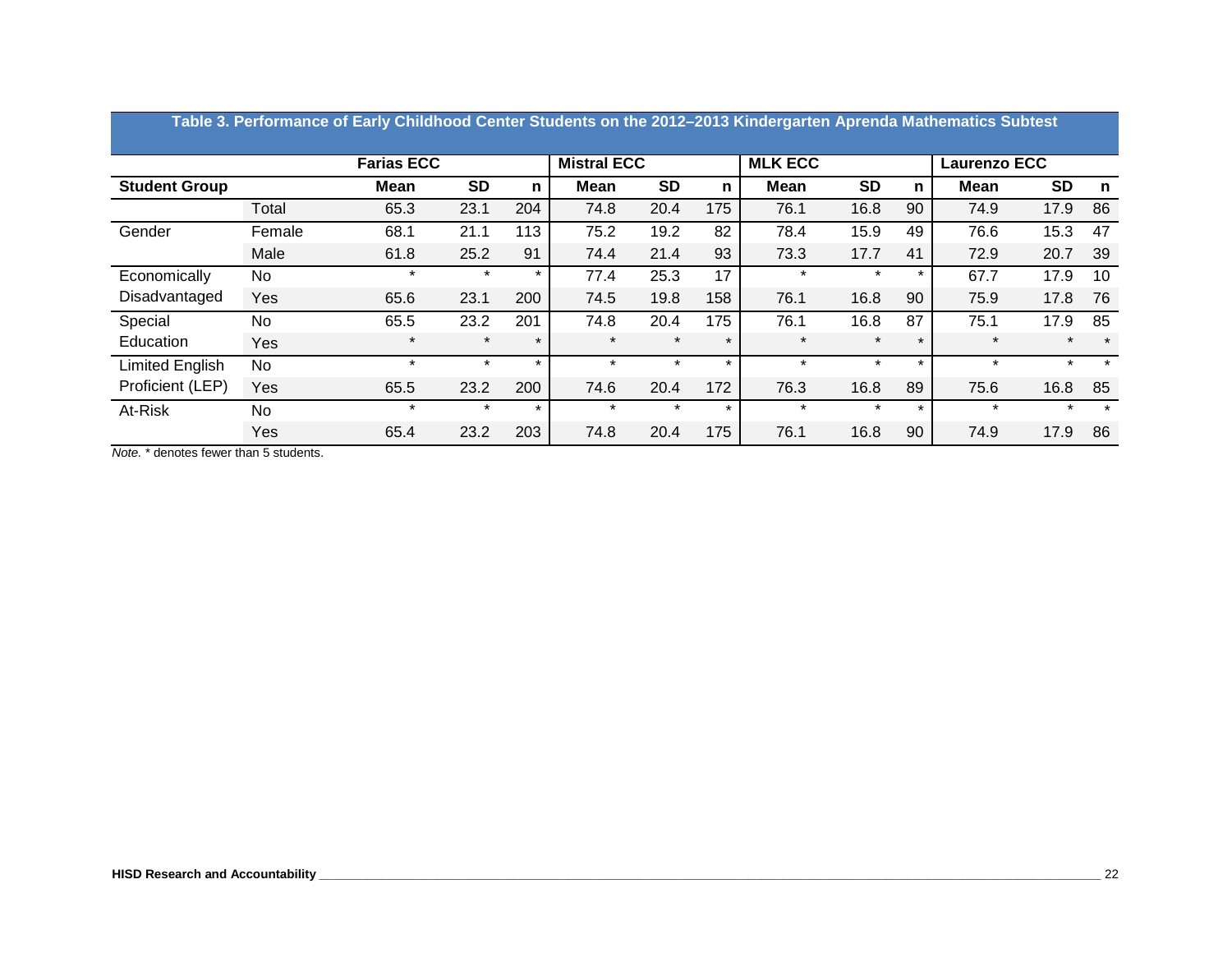| Table 4. Ferrormance of Early Gimunoou Genter Students on the Z012-Z013 Kinderyalten Stamoru Keauing Subtest |              |                   |           |         |                    |           |         |                |           |         |                     |           |         |  |
|--------------------------------------------------------------------------------------------------------------|--------------|-------------------|-----------|---------|--------------------|-----------|---------|----------------|-----------|---------|---------------------|-----------|---------|--|
|                                                                                                              |              | <b>Farias ECC</b> |           |         | <b>Mistral ECC</b> |           |         | <b>MLK ECC</b> |           |         | <b>Laurenzo ECC</b> |           |         |  |
| <b>Student Group</b>                                                                                         |              | <b>Mean</b>       | <b>SD</b> | n       | <b>Mean</b>        | <b>SD</b> | n       | <b>Mean</b>    | <b>SD</b> | n       | Mean                | <b>SD</b> | n       |  |
|                                                                                                              | Total        | 55.5              | 19.3      | 146     | 48.8               | 18.3      | 95      | 56.0           | 20.0      | 184     | 45.6                | 20.0      | 68      |  |
| Gender                                                                                                       | Female       | 58.2              | 18.2      | 74      | 51.3               | 18.8      | 39      | 58.9           | 19.8      | 91      | 51.3                | 20.9      | 30      |  |
|                                                                                                              | Male         | 52.8              | 20.1      | 72      | 47.0               | 17.9      | 56      | 53.3           | 19.9      | 93      | 41.1                | 18.3      | 38      |  |
| Ethnicity                                                                                                    | Asian        | $\star$           | $\star$   | $\star$ | 58.7               | 21.0      | 17      | $\star$        | $\star$   | $\star$ | $\star$             | $\star$   | $\star$ |  |
|                                                                                                              | Hispanic     | 56.3              | 19.5      | 131     | 47.9               | 16.9      | 50      | 53.7           | 19.8      | 51      | 45.0                | 20.0      | 66      |  |
|                                                                                                              | <b>Black</b> | 47.5              | 13.7      | 11      | 45.8               | 16.3      | 22      | 56.9           | 20.1      | 132     | $\star$             | $\star$   | $\star$ |  |
|                                                                                                              | White        | $\star$           | $\star$   | $\star$ | 41.7               | 23.8      | 5       | $\star$        | $\ast$    |         | $\star$             | $\star$   | $\star$ |  |
|                                                                                                              | Other        | $\star$           | $\star$   | $\star$ | $\star$            | $\star$   | $\star$ | $\star$        | $\star$   | $\star$ | $\star$             | $\star$   | $\star$ |  |
| Economically<br>Disadvantaged                                                                                | <b>No</b>    | $\star$           | $\star$   | $\star$ | 59.2               | 19.1      | 19      | $\star$        | $\star$   | $\star$ | 52.6                | 21.2      | 5       |  |
|                                                                                                              | Yes          | 55.4              | 19.3      | 144     | 46.2               | 17.3      | 76      | 56.0           | 20.0      | 184     | 45.0                | 20.0      | 63      |  |
| Special<br>Education                                                                                         | No           | 56.2              | 18.8      | 142     | 49.0               | 18.3      | 93      | 56.2           | 19.9      | 183     | 45.3                | 20.0      | 67      |  |
|                                                                                                              | Yes          | $\star$           | $\star$   | $\star$ | $\star$            | $\star$   | $\star$ | $\star$        | $\star$   | $\star$ | $\star$             | $\star$   | $\star$ |  |
| Limited English<br>Proficient (LEP)                                                                          | <b>No</b>    | 54.1              | 19.9      | 116     | 45.9               | 16.3      | 40      | 56.2           | 20.0      | 180     | 44.3                | 19.8      | 56      |  |
|                                                                                                              | Yes          | 61.1              | 15.6      | 30      | 50.9               | 19.5      | 55      | $\ast$         | $\star$   | $\star$ | 51.6                | 20.5      | 12      |  |
| At-Risk                                                                                                      | No           | 60.3              | 20.8      | 23      | 54.8               | 15.5      | 12      | 68.4           | 20.8      | 55      | 53.5                | 16.3      | 21      |  |
|                                                                                                              | Yes          | 54.7              | 18.9      | 123     | 47.9               | 18.6      | 83      | 50.8           | 17.2      | 129     | 42.0                | 20.6      | 47      |  |

**Table 4. Performance of Early Childhood Center Students on the 2012–2013 Kindergarten Stanford Reading Subtest**